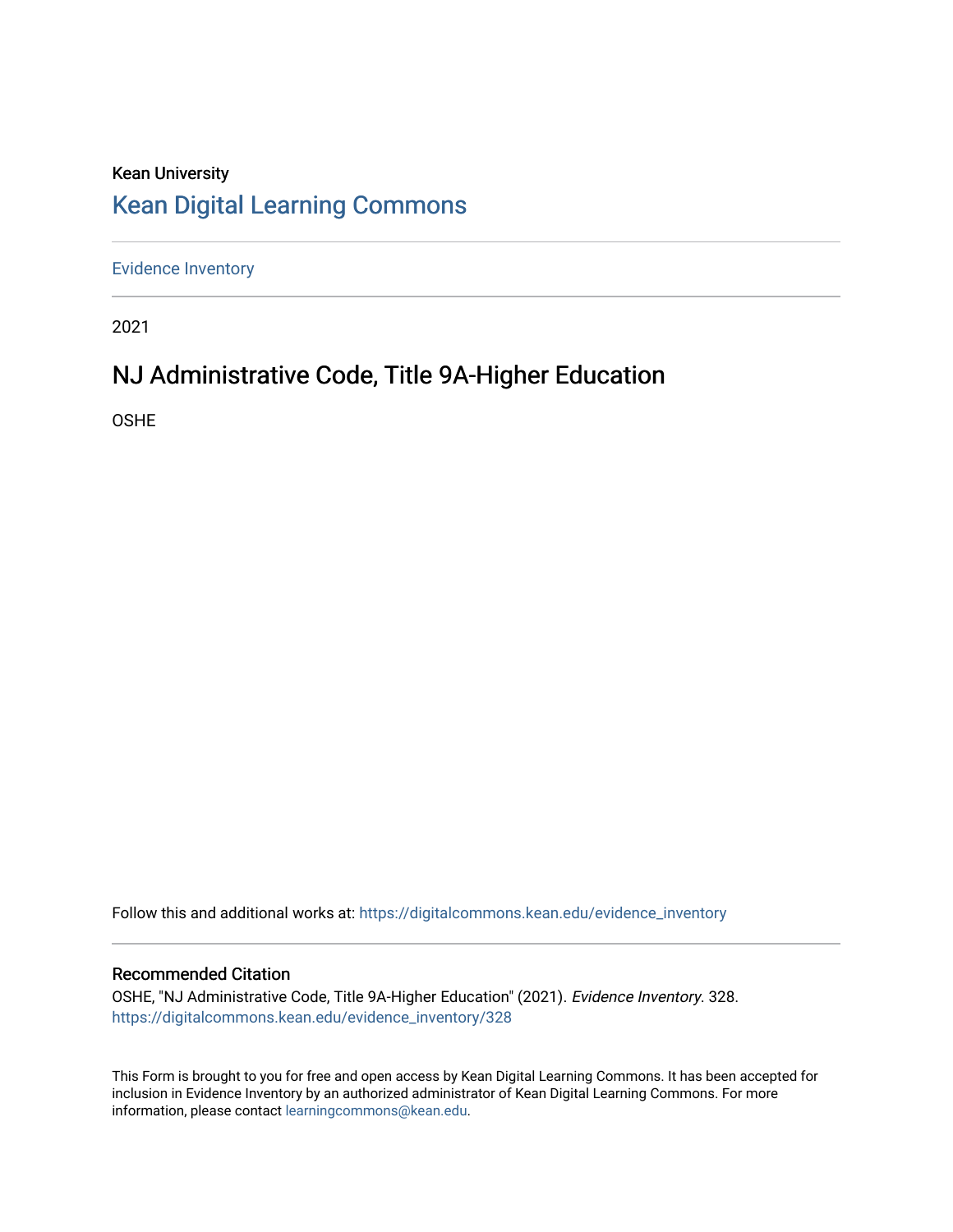# NJ Administrative Code, Title 9A-Higher Education

# Keywords

NJ Administrative Code, Title 9A-Higher Education

This form is available at Kean Digital Learning Commons: [https://digitalcommons.kean.edu/evidence\\_inventory/328](https://digitalcommons.kean.edu/evidence_inventory/328)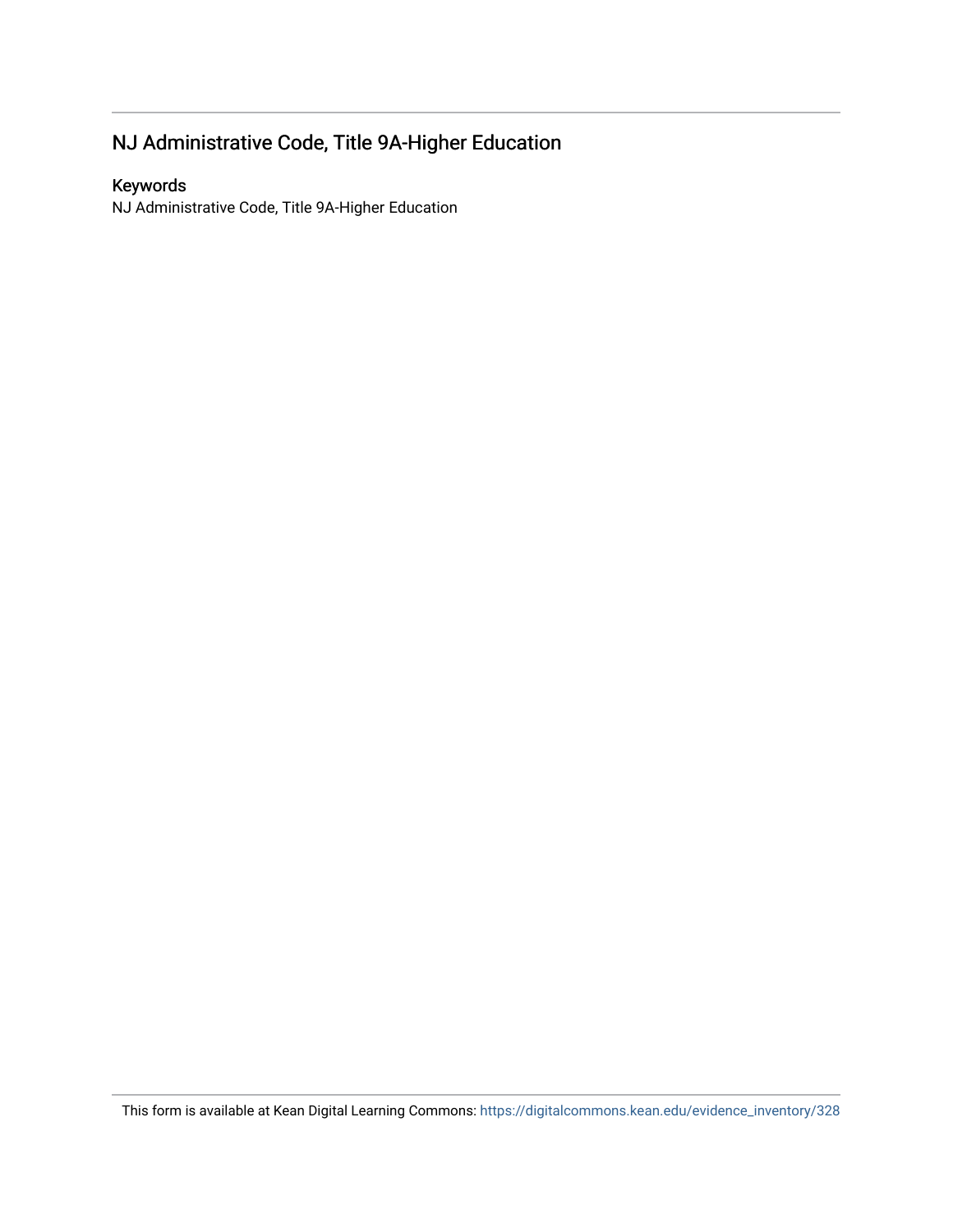# **IMPORTANT MESSAGE FOR THOSE SEEKING TO OFFER COLLEGIATE COURSES OR PROGRAMS IN NEW JERSEY**

**If you are interested in offering collegiate courses or programs in New Jersey, please review the licensure regulations carefully and then contact the Office of Licensure for more information about licensure processes in this State. Phone (609) 984-3738 or email at eric.taylor@oshe.nj.gov.**

# **NEW JERSEY ADMINISTRATIVE CODE TITLE 9A - HIGHER EDUCATION New Jersey Secretary of Higher Education CHAPTER 1. LICENSURE RULES (amendments effective 10/17/16)**

# **SUBCHAPTER 1. GENERAL STANDARDS**

# **9A:1-1.1 Authority**

N.J.S.A. 18A:68-3 stipulates that no corporation may offer academic degree programs and/or college credit-bearing courses in New Jersey until it files with the Commission on Higher Education a certified copy of its incorporation and obtains from the Commission a license to offer such degree programs or courses under the rules prescribed by the Commission. Pursuant to Reorganization Plan No. 005-2011, issued by Governor Chris Christie on June 29, 2011, all functions, powers, duties, and personnel of the Commission were transferred to the Secretary of Higher Education, pursuant to the State Agency Transfer Act, P.L. 1971, c. 375 (N.J.S.A. 52:14D-1 et seq.).

# **9A:1-1.2 Definitions**

The following words and terms, as used in this chapter, shall have the following meanings unless the context clearly indicates otherwise:

"Academic degree" means any associate degree, baccalaureate degree, master's degree, or doctoral degree regardless of the specific discipline in which it was awarded.

"Academic degree completion program" means a baccalaureate degree program consisting of at least 120 semester credit hours offered by a baccalaureate degree-granting institution for students who have earned transferable credit hours from another institution of higher education that are applicable to the baccalaureate degree program. In an academic degree completion program, the baccalaureate degree-granting institution shall offer course work totaling 26 percent or more of the credits required for the baccalaureate degree.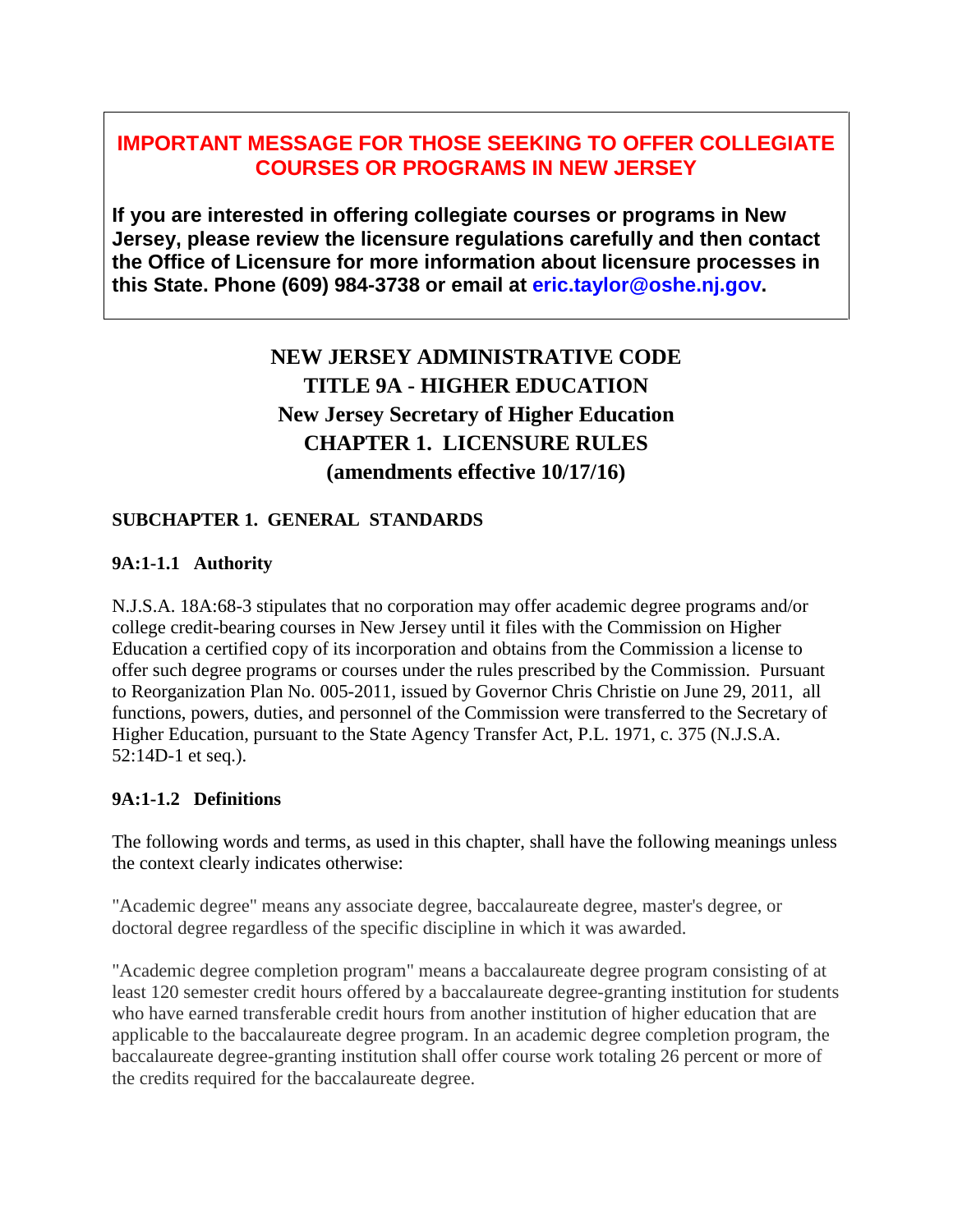"Academic department" means a subdivision of an institution of higher education designated as such that is responsible for instruction and/or research in a specific discipline or disciplines.

"Academic disciplines" means the major areas of study identified in the Classification of Instructional Programs (CIP), that is, the first two digits of the CIP code, developed by the National Center for Education Statistics, 2010, incorporated herein by reference, as amended and supplemented. The CIP may be obtained from the National Center for Education Statistics website at [http://nces.ed.gov/ipeds/cipcode.](http://nces.ed.gov/ipeds/cipcode)

"Accreditation" and "accredited" both mean a status attained by an institution through voluntarily meeting standards for academic degree programs and/or college credit-bearing courses set by a nongovernmental entity recognized by the U.S. Secretary of Education.

"Adequate, appropriate, equivalent, significant, suitable, and sufficient" mean adequate, appropriate, equivalent, significant, suitable, and sufficient in the judgment of the Secretary in consultation with the Presidents' Council.

"Adjunct faculty" means one who is employed to teach on a course-by-course or credit basis.

"Blended (or hybrid) learning" means a formal educational process in which a part of the instruction occurs when the learner and the instructor are physically located in the same place at the same time, but a part of the instruction occurs by distance learning.

"Branch campus" means a physical facility for a State college or a State university located out of-State or out-of-country at a place other than the institution's principal campus offering one or more complete programs leading to a degree.

"Changing the programmatic mission" means changing the level of academic degrees authorized for the institution.

"College credit-bearing course" means an instructional activity upon a student's successful completion of which an institution of higher education awards recognition applicable to meeting the requirements for a degree or other formal academic award.

"College credit-bearing distance learning" means a distance learning activity upon a student's successful completion of which an institution of higher education awards recognition applicable to meeting the requirements for a degree or other formal academic award.

"College," "institution," or "institution of higher education" means a postsecondary educational institution that provides instruction beyond the 12th grade level in programs that satisfy the requirements for a degree at the associate, baccalaureate, or graduate level, and which, with the exception of institutions that have a specialty mission, offers a range of degree programs. A college has an independent board of trustees. It has a faculty whose duties may include the instruction of students, involvement in scholarship and research, or some combination of both the instruction of students and involvement in scholarship and research. A college has policies and procedures that encourage the academic officers and the faculty to exercise their full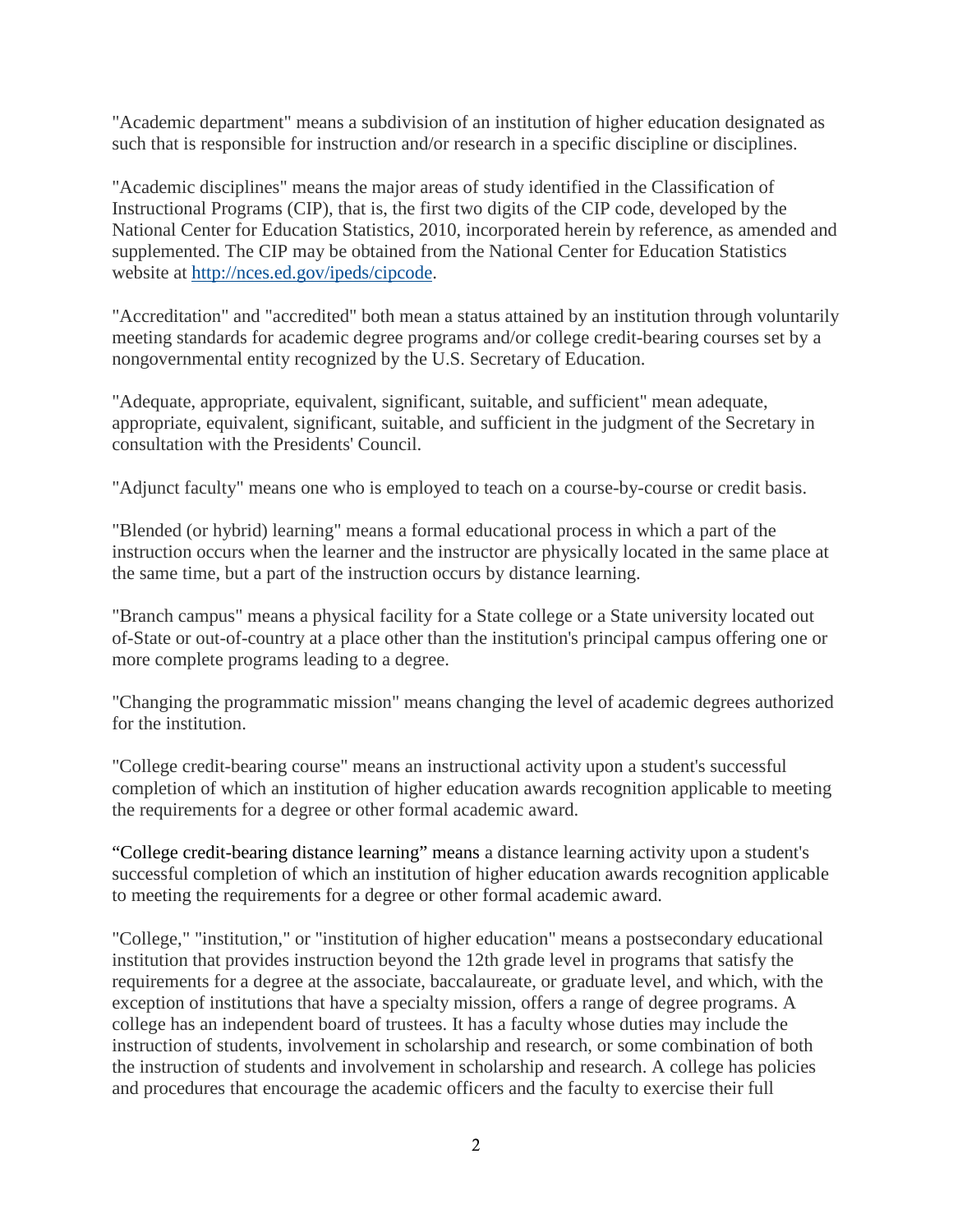responsibility for the academic direction of the institution. A community college or county college is an institution of higher education that offers the associate degree only. A senior college offers degrees up to the baccalaureate level and/or offers graduate and professional degrees. Unless the context clearly indicates otherwise, the term "college" as used in this chapter refers to higher education institutions generally.

"Commission" means the New Jersey Commission on Higher Education, which was the Statelevel planning and coordinating agency for higher education in New Jersey until June 29, 2011, when all functions, powers, duties, and personnel of the Commission were transferred to the Secretary of Higher Education, pursuant to Reorganization Plan No. 005-2011.

"Distance learning" means a formal educational process in which instruction occurs when the learner and the instructor are not physically located in the same place at the same time.

"Educational delivery mode" means a formal educational process involving either blended (or hybrid) learning, distance learning, or traditional face-to-face learning.

"Educational program" means a group of related courses, organized for the purpose of attaining specified educational objectives.

"Exceeding the programmatic mission" means offering an academic degree beyond the authorized level for the institution.

"Full-time faculty member" is one who is appointed as such and who occupies a full-time faculty position with academic rank or other equivalent title whose primary employment is directly related to teaching, research, other aspects of the educational programs of institutions, or some combination thereof.

"Full-time student" means one who, in a semester, carries at least 12 semester credit hours as an undergraduate or nine semester credit hours as a graduate student or the equivalent in quarter hours, courses, or other methods of measurement used by the institution.

"General education" means instruction that presents forms of expression, fields of knowledge, and methods of inquiry fundamental to intellectual growth and to a mature understanding of the world and the human condition, as distinguished from "specialized education," which prepares individuals for particular occupations or specific professional responsibilities.

"Information literacy" means a set of abilities requiring individuals to recognize when information is needed, have the ability to locate, evaluate, and use effectively the needed information, and observe laws, regulations, and institutional policies related to the access and use of information.

"Letters" means the designated abbreviations used to refer to an academic degree.

"Library" means a physical space conducive to learning and research, providing patrons with efficient physical and/or electronic access to books, journals, databases, and other resource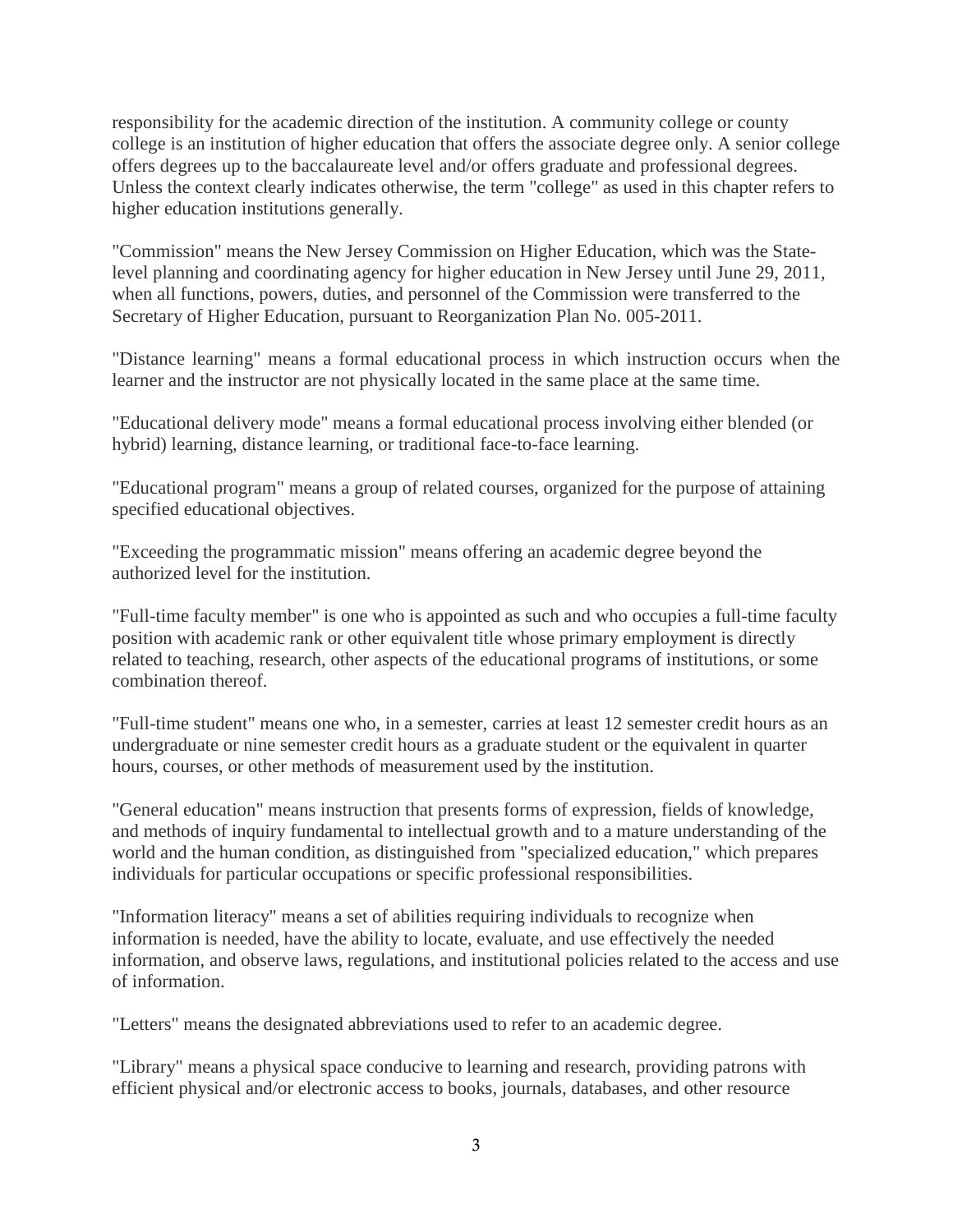materials in support of the curriculum, and offering the assistance of qualified library professional(s), librarians, and support staff.

"OSHE" means the New Jersey Office of the Secretary of Higher Education.

"Out-of-State institution" means an institution that is located within the United States or its possessions and is not incorporated in the State of New Jersey and whose accreditation status in New Jersey is based upon a location outside the State, as well as an institution located outside of the U.S. or its possessions that is recognized by the appropriate body in the particular country if the institution's requirements for awarding degrees are generally equivalent to those accepted in the U.S. by an accrediting body recognized by the U.S. Secretary of Education.

"Part-time faculty member" means one whose employment is related to teaching, research, and/or other aspects of the educational programs of the institution but whose assigned responsibilities do not constitute full-time work.

"Physical presence" means that an entity offers college credit-bearing courses from, or conducts some portion of the learning experience at, a physical location established in New Jersey by the entity, whether established directly or under the auspices of another entity or an institution, except in an instance where an interstate agreement that New Jersey is a party to delineates any particular activity as not constituting a physical presence in the State and the offering entity is both licensed in a signatory state to that delineating agreement and authorized by the signatory state to operate pursuant to that delineating agreement.

"Presidents' Council" means the New Jersey Presidents' Council, a statutory body established pursuant to N.J.S.A. 18:3B-7.

"Programmatic mission" means all program offerings consistent with the levels of academic degrees or certificates that the institution has been authorized to grant by the State Board of Higher Education prior to July 1, 1994, or approved thereafter by either the Commission or the Secretary.

"Proprietary institution" means a postsecondary institution that is operated for profit.

"Qualified library professional" means an individual who has earned a master of library science degree from an American Library Association accredited program.

"School" ordinarily means a major subdivision of a college or university that is organized to carry out instruction and/or research in related academic and/or professional fields.

"Secretary" means the New Jersey Secretary of Higher Education.

"Seeking accreditation" means that an institution has achieved candidacy status or the equivalent standing as evidenced by meeting standards for academic degree programs and/or college creditbearing courses set by a nongovernmental entity recognized by the U.S. Secretary of Education.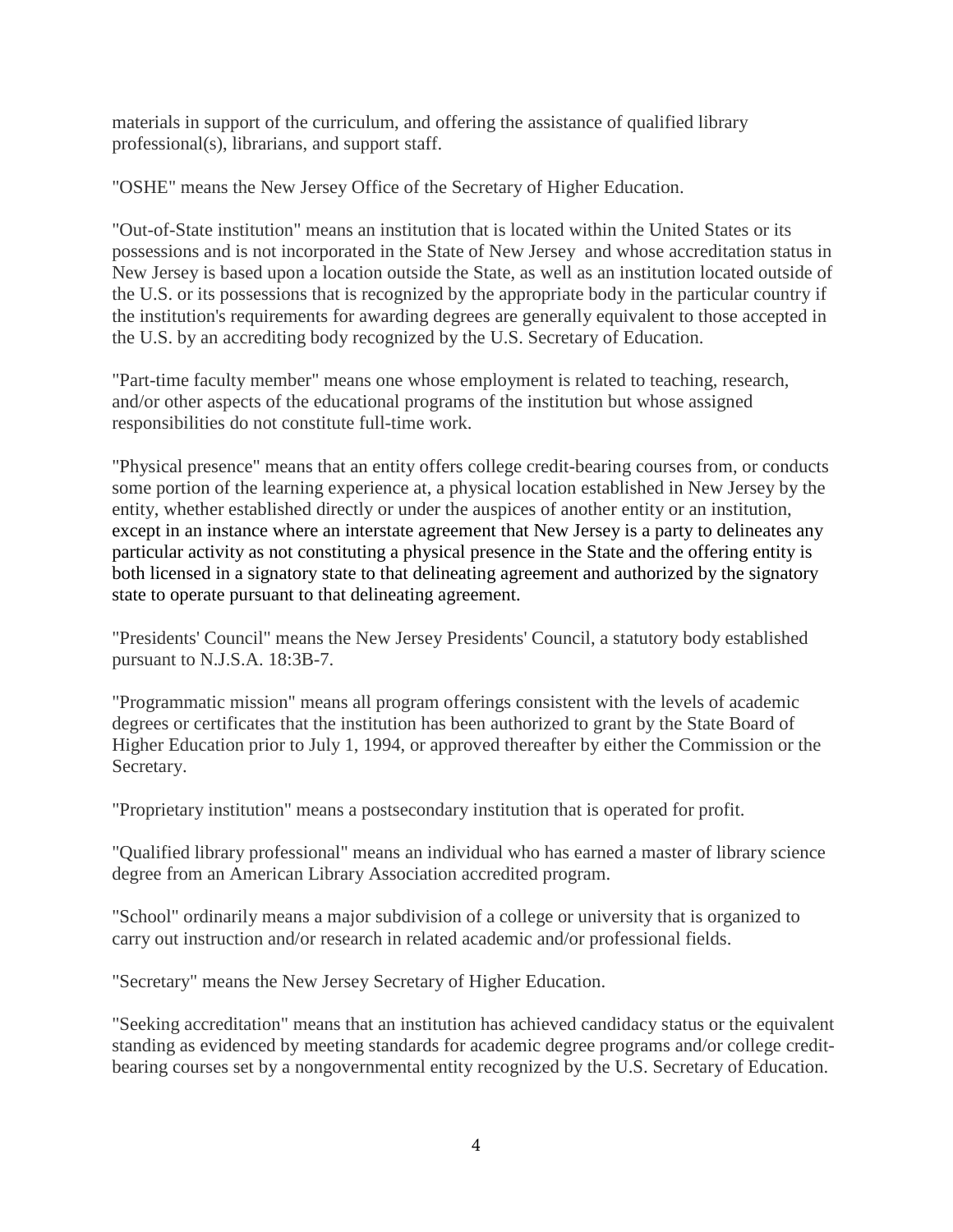"Semester credit hour" means 150 minutes of academic work each week for 15 weeks in one semester, which is typically accomplished by 50 minutes of face-to-face class activity each week complemented by at least 100 minutes each week of laboratory or outside assignments (or the equivalent thereof for semesters of different length) but may also be accomplished through an equivalent amount of academic work as established by an institution, which may include additional class time, laboratory work, internships, practical studio work, and other forms of academic work.

"Specialty mission" means an institutional mission that is primarily focused on a single academic area.

"Traditional face-to-face learning," means a formal educational process in which all of the instruction takes place in the classroom or in out-of-class instruction under the direct supervision of the instructor.

"University" means an institution of higher education that provides undergraduate studies leading to the baccalaureate degree in a broad range of academic disciplines, as well as graduate studies leading to advanced degrees in at least three academic and/or professional fields.

# **9A:1-1.3 Licensure**

(a) An institution seeking to offer academic degree programs and/or college credit-bearing courses with a physical presence in New Jersey shall first provide evidence of incorporation and petition the Secretary for licensure. No institution shall offer or advertise the availability of college credit-bearing course(s) or academic degree program(s) with a physical presence in New Jersey before receiving formal approval of its petition. Licensure shall require the institution to meet all the standards set forth in this chapter.

(b) A New Jersey institution seeking licensure shall submit a licensure petition in an electronic format to OSHE preferably at least one year before the requested date of implementation. The petition shall contain:

1. The accreditation status of the institution;

2. A mission statement that defines the scope, purpose, and basic tenets of the institution;

3. Information equivalent to the annual summary sheet required by the regional and/or national institutional accrediting association for the institution, if applicable;

4. The institution's financial statements and management letter(s) (if issued) (prepared by independent auditors) for each of the last three years, if applicable;

5. Information on the qualifications of prospective faculty for the proposed New Jersey offering(s);

6. A description of the selection and review process for faculty teaching in New Jersey;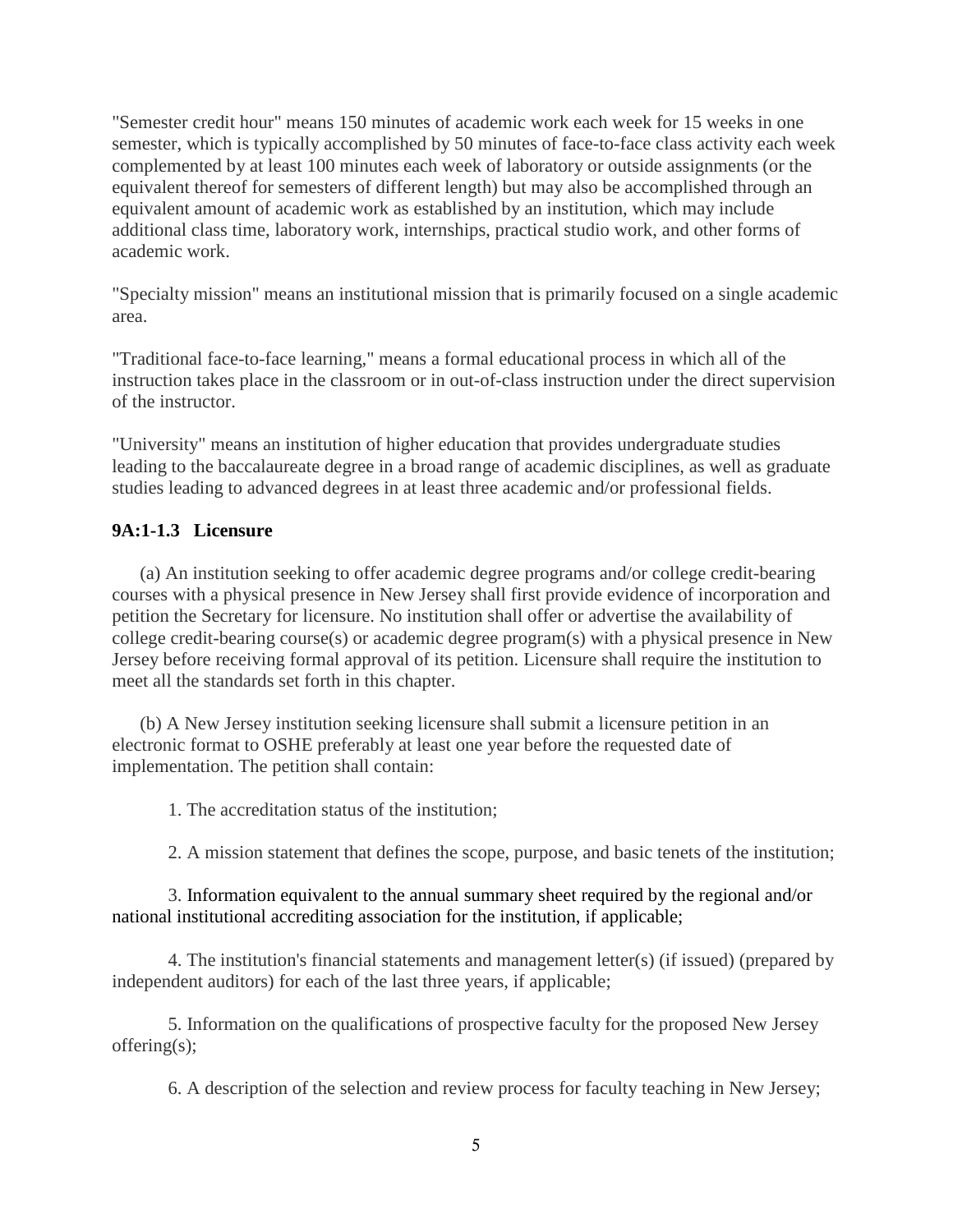7. A catalog and other data that the institution recognizes as appropriate; and

8. Other information that the Secretary specifically requests.

(c) The following procedures apply to petitions from New Jersey institutions:

1. Upon receipt of the petition, OSHE staff shall provide to all New Jersey institutions a brief summary of the petition's contents, along with information on how to obtain the petition from the OSHE website and an invitation to the institutions to submit their comments within 30 days after the notification regarding the request.

2. OSHE staff shall review the petition and any comments submitted by in-State institutions, usually with the assistance of an external consultant team that is mutually acceptable to the institution and the Secretary. As part of the review of the petition, OSHE staff may also conduct a site visit at the campus of the institution, usually with the assistance of the external consultant team.

3. With respect to both initial and continuing licensure, OSHE staff shall provide the institution's petition and the findings of a licensure evaluation to the Presidents' Council for review and recommendation to the Secretary.

4. The Secretary shall consider the recommendation of the Presidents' Council when making a determination on the petition.

(d) To ensure that licensed institutions continue to maintain the standards set forth below, the Secretary shall periodically evaluate licensed institutions to determine whether or not they should continue to be licensed.

(e) In the case of a currently licensed New Jersey institution accredited as a discrete entity (that is, not an out-of-State institution) by an institutional accrediting body recognized by the U.S. Secretary of Education, the Secretary shall accept the granting or reaffirmation of accreditation as sufficient for continued licensure provided that:

1. The appropriately recognized accrediting body's standards are similar to and encompass the State's criteria for licensure in the judgment of the Secretary;

2. The appropriately recognized accrediting body is an institutional accrediting body recognized by the U.S. Secretary of Education to accredit the kinds of academic programs for which licensure was previously granted;

3. The institution provides the OSHE with a copy of its self-study document at the same time it provides it to the accrediting body;

4. If the Secretary sends a representative to accompany and work with the accreditation team on the site visit, the representative shall have the option to participate fully in the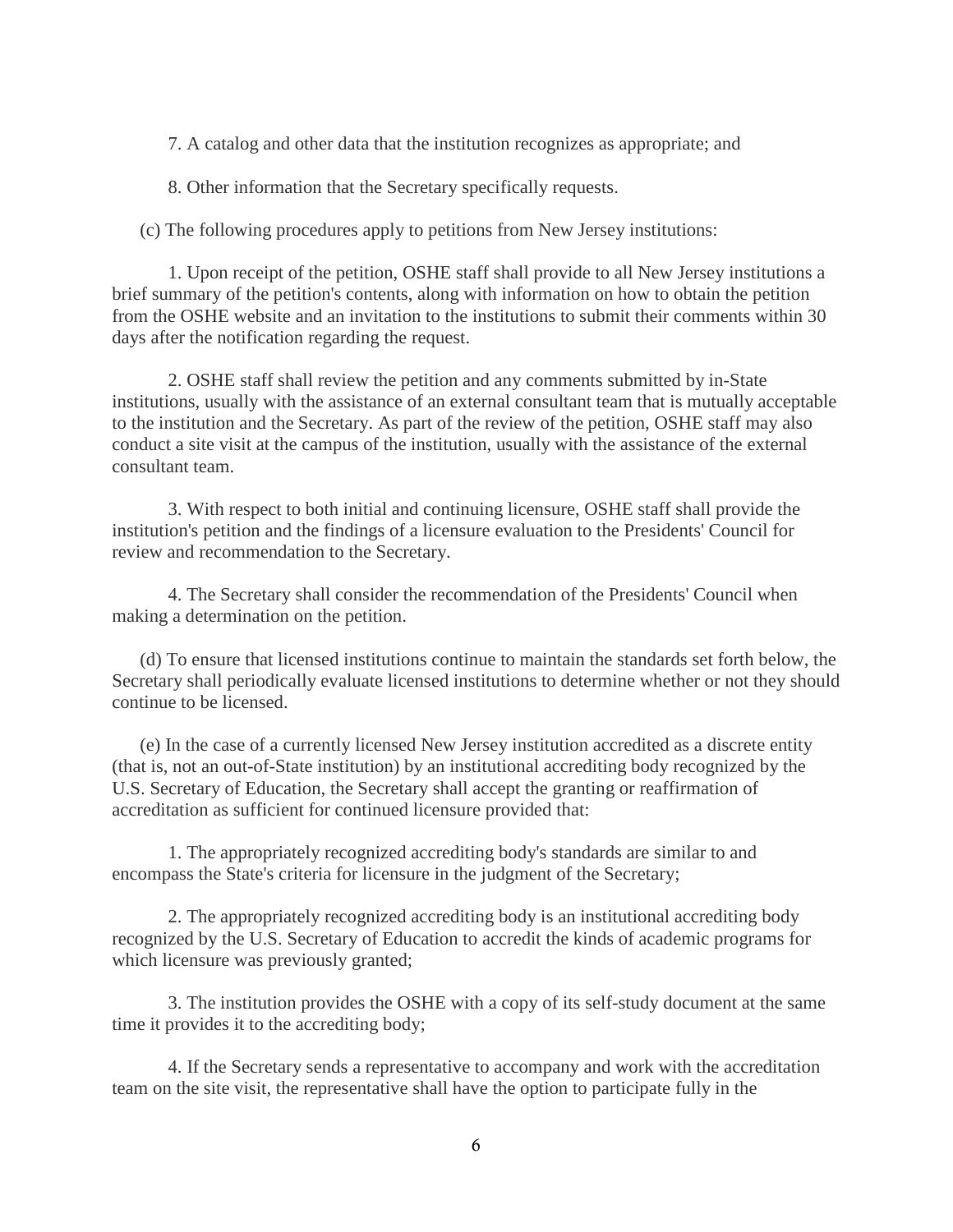accreditation visit, with the sole exception of voting on recommendations related to accreditation status; and

5. The institution submits to the OSHE a copy of the letter from the recognized accrediting body informing the institution of its accreditation status.

(f) With respect to an unaccredited New Jersey institution, that is, one that is not accredited as a discrete entity by an institutional accrediting body recognized by the U.S. Secretary of Education, the Secretary shall grant licensure for a specified period not to exceed three years in the first instance or more than five years in subsequent instances. Under such conditions, the institution, if it wished to continue to offer academic degree programs and/or college creditbearing courses in New Jersey, would be required to petition the Secretary for relicensure at least eight months before the expiration of the current license. Licensed unaccredited institutions shall seek accreditation by an institutional accrediting body recognized by the U.S. Secretary of Education to accredit the kinds of academic programs for which initial licensure was granted within three years of initial licensure. Accredited institutions that cease affiliation with an institutional accrediting body while in good standing may petition the Secretary for licensure to offer college credit-bearing courses or academic degree programs in New Jersey.

(g) As a condition of licensure, institutions of higher education that receive direct state support and/or participate in state student assistance grant and scholarship programs shall participate in the Secretary's Student Unit Record Enrollment (SURE) data system within one year of initial licensure. The Secretary shall enter into a memorandum of understanding with institutions participating in the SURE system with regard to the uses of data and protections of student privacy.

(h) The process for out-of-State institutions to seek licensure to offer academic degree programs and/or college credit-bearing courses with a physical presence in New Jersey is detailed at N.J.A.C. 9A:1-5.

(i) The Secretary may direct the OSHE to reevaluate the licensure status of any institution, regardless of its accreditation status.

(j) Before the Secretary revokes or suspends an institution's license, the institution shall have the opportunity for a contested case hearing pursuant to the Administrative Procedure Act, N.J.S.A. 52:14B-1 et seq., and 52:14F-1 et seq., and the Uniform Administrative Procedure Rules, N.J.A.C. 1:1. The institution shall submit its request for a hearing to the Secretary within 15 days of receiving notice of the Secretary's proposed action to revoke or suspend the licensee.

(k) An institution that decides to voluntarily cease operations or whose licensure has been revoked shall inform the Secretary immediately of the following:

1. The planned date of termination of operations;

2. The planned date and location for the transfer of student records;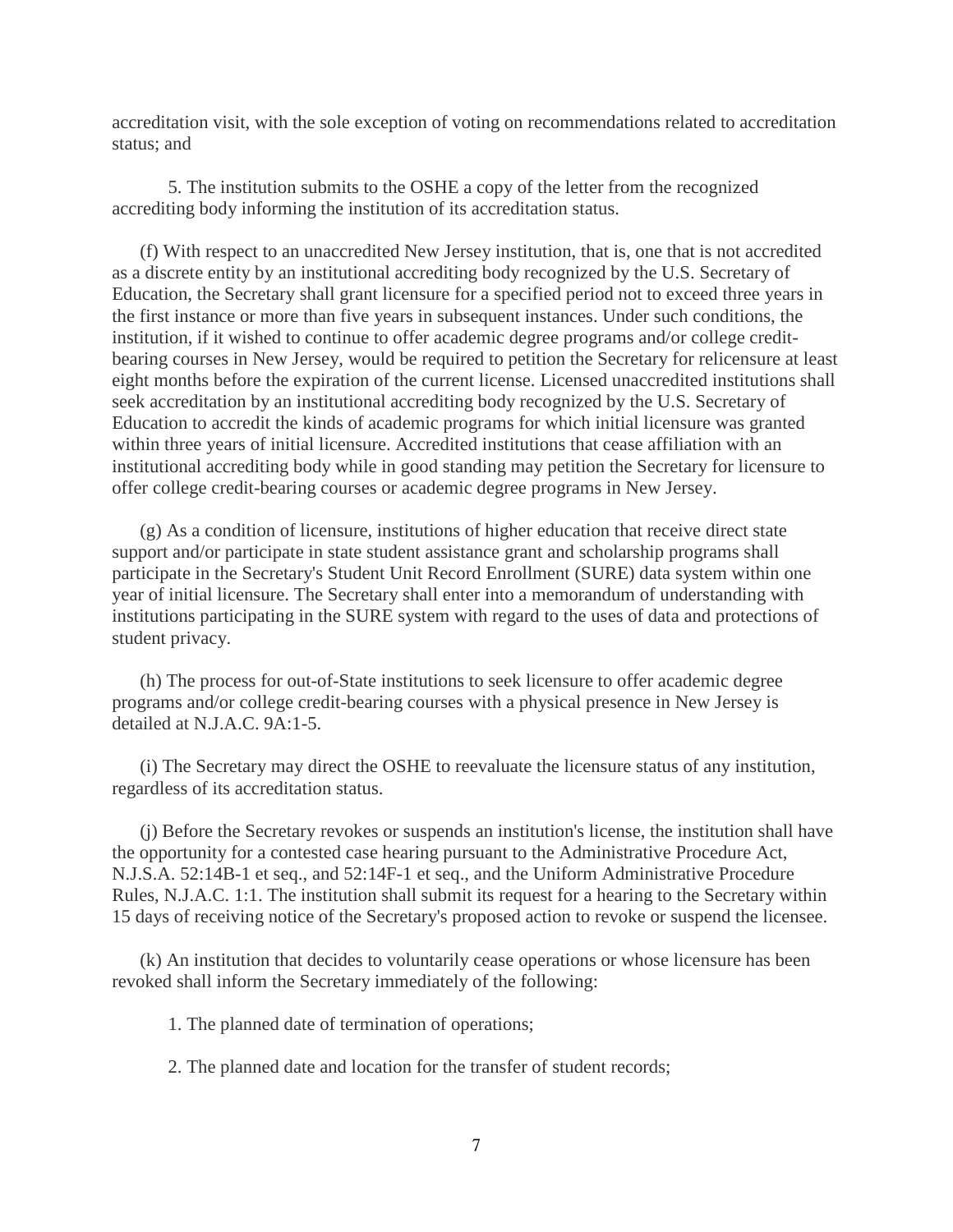3. The name and address of the organization to receive and manage the student records and the name and contact information of the office or official who is designated to manage transcript requests;

4. Arrangements for the continued education of currently enrolled students via teach-out agreement or other practical solution; and

5. Evidence of communication with the New Jersey Higher Education Student Assistance Authority and the U.S. Department of Education regarding the appropriate actions concerning state grant and scholarships, state loans, Federal grants and scholarships, and Federal loans as applicable.

(*l*) All licensed institutions shall comply with State and Federal statutes, rules, and regulations. Licensed institutions shall report findings of noncompliance by State or Federal agencies to the Secretary.

(m) In the event that a licensed institution changes the institution's name, notice of the change shall be provided by the institution to the Secretary no later than 30 days from the date of the change. A licensed New Jersey institution that seeks to include "university" in the institution's name shall follow the procedures at N.J.A.C. 9A:1-3.

(n) In the event that a licensed New Jersey institution changes the institution's main campus location or establishes an additional campus location that is not a "branch campus," notice of the change shall be provided by the institution to the Secretary no later than 30 days from the date of the change or establishment of the additional campus location.

#### **9A:1-1.4 Application of standards**

The standards in N.J.A.C. 9A:1-1.5 through 1.12 and, where applicable, in N.J.A.C. 9A:1-2, shall apply to all institutions seeking to be licensed or relicensed by the Secretary.

### **9A:1-1.5 Long-range plan**

An institution seeking a license shall develop a long-range plan to attain its goals. Appropriate resources (physical, human, and financial) should undergird the elements of the plan. The plan shall be made available to the Secretary upon the Secretary's request.

### **9A:1-1.6 Organization and administration**

(a) The institution shall be organized to provide sufficient administrative, program, and resource support to attain its mission. The roles and responsibilities of administrators, faculty, and staff should be appropriate to its mission and described in writing.

(b) From an organizational perspective, effective use of an institution's human, physical, and financial resources requires a critical mass of students in order to demonstrate a need for the institution and to provide the learning environment described in its mission statement.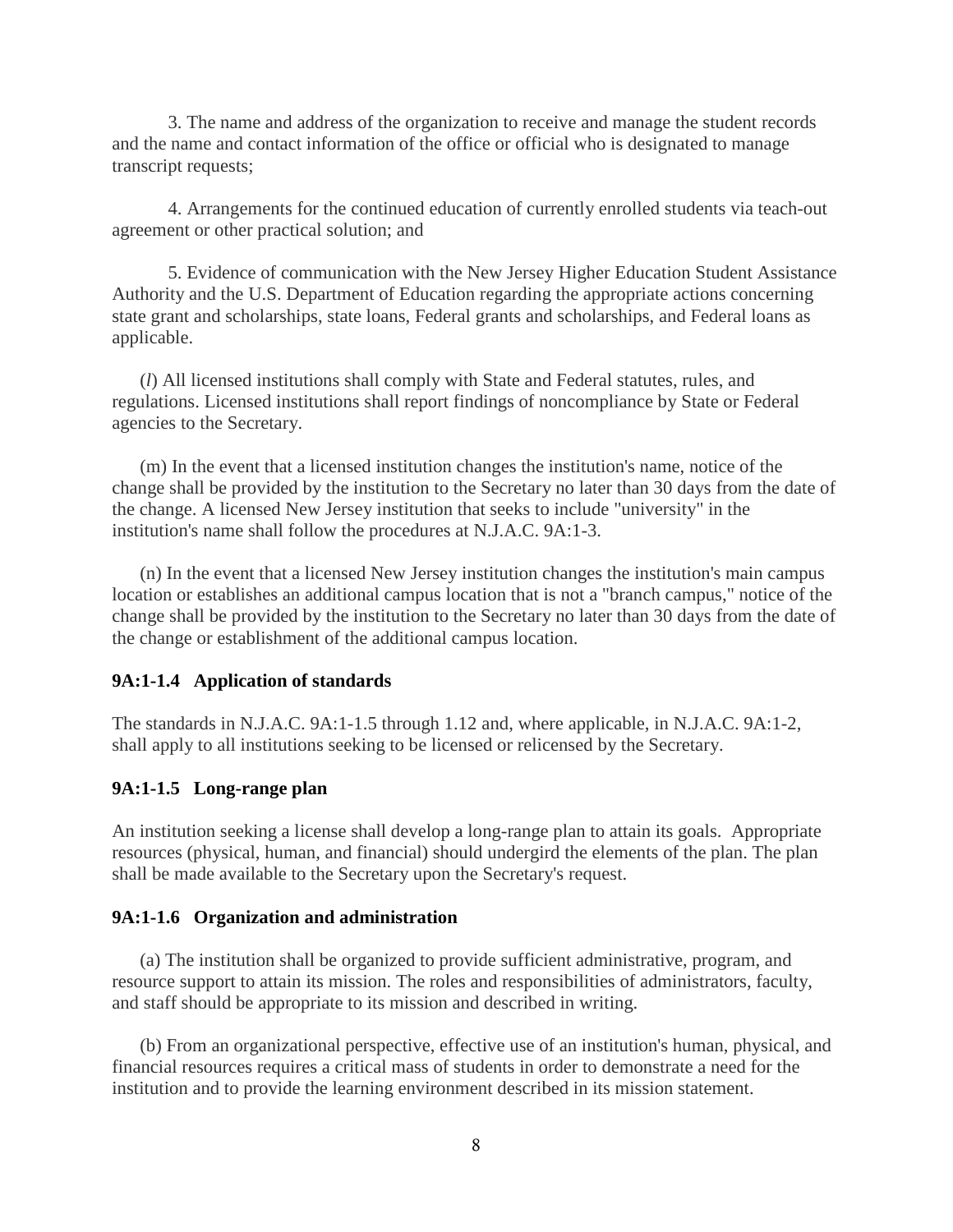(c) Consistent with the institution's mission, the institution's governing board shall oversee all legal aspects of its operations, set institutional policy, plan for the institution, monitor progress toward fulfilling the mission, and ensure continuous institutional assessment and planning. In addition, the board should develop and maintain policies (by-laws) that specify its own duties, responsibilities, and procedures, as well as its membership, manner of appointment, and terms of office. The board is responsible for selecting the institution's chief executive officer, who leads its administration.

(d) Reporting to the governing board, the chief executive officer is responsible for the following:

- 1. Administering the governing board's policies;
- 2. Providing general educational leadership and promote educational effectiveness;
- 3. Maintaining appropriate administrative records;
- 4. Establishing academic/administrative regulations and procedures dealing with:
	- i. Organizational structure;
	- ii. Personnel appointments, reappointments, tenure, and promotions;
	- iii. Salary schedules;
	- iv. Budgets;
	- v. Planning, development, and management of facilities;
	- vi. Educational programs, academic policies, and research;

vii. Granting of degrees; and

viii. Community service;

5. Preparing and submitting such reports as the governing board, the Presidents' Council, or the Secretary may request; and

6. Providing official publications, such as student and faculty handbooks, a catalog, and other related documents or publications, to interested persons at intervals sufficient to ensure currently or information.

(e) Each institutional constituency directly concerned with the educational process including, but not limited to, the administration, faculty, staff, and students should have a voice in institutional governance with respect to those issues with which it is appropriately concerned.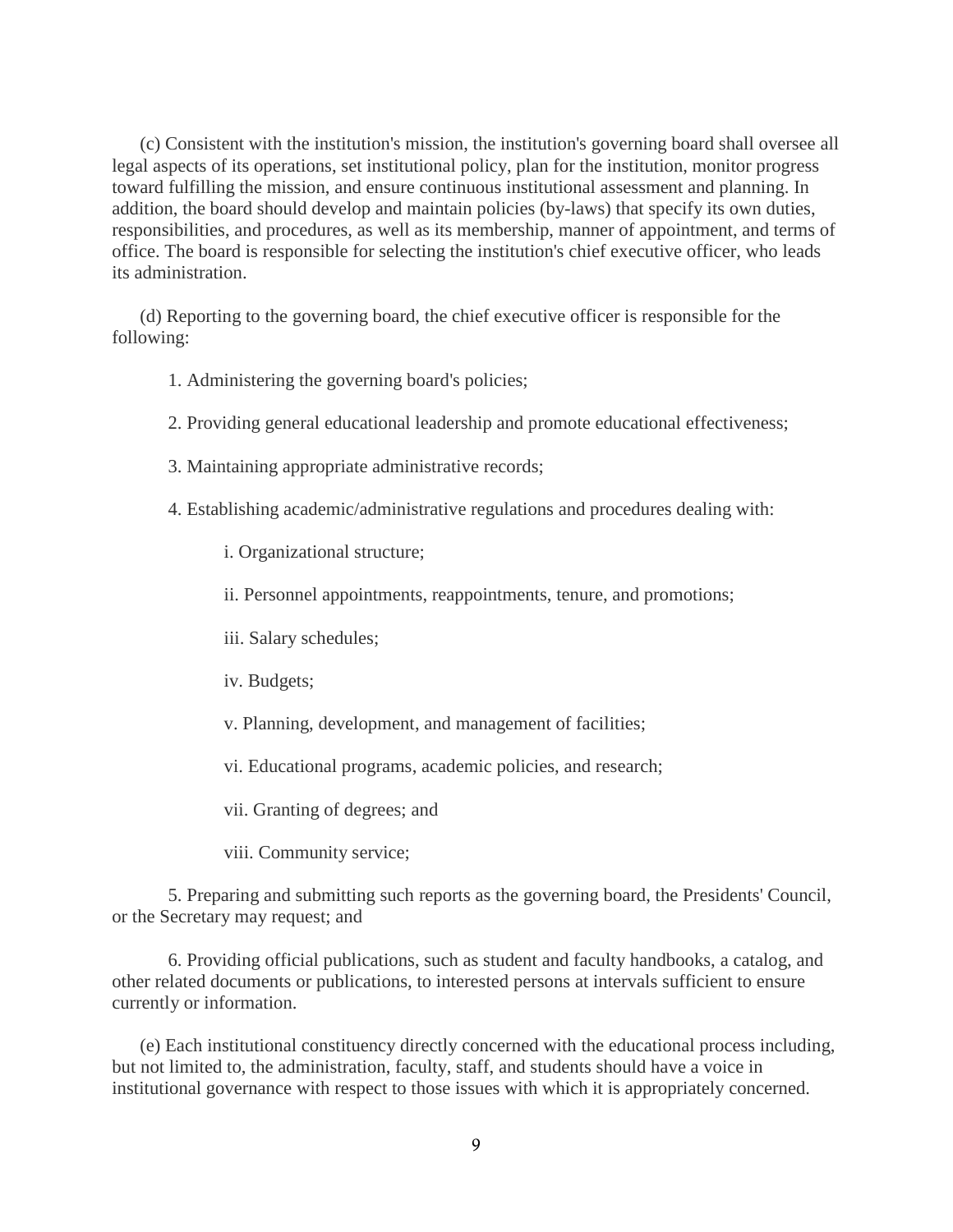Such participation should be defined in writing.

(f) Statements of institutional principles, policies, and procedures governing topics such as academic integrity and academic freedom should be developed and disseminated widely among the institutional community. These statements should be reviewed periodically, and proper measures should be established to see that they are enforced.

### **9A:1-1.7 Finances**

(a) An institution shall continuously ascertain its financial requirements, determine its sources of revenue, plan for current and future needs, and budget its resources accordingly.

(b) To qualify for and retain a license, an institution shall demonstrate that it:

1. Possesses financial resources sufficient to realize its mission over an extended period of time;

2. Has a long-range financial plan that includes a program for securing gifts, grants, and other appropriate income;

3. Plans its expenditures by budgeting available resources for specific institutional purposes; and

4. Maintains adequate financial records that are audited annually by an independent certified public accountant in accordance with generally accepted auditing standards promulgated by the American Institute of Certified Public Accountants for colleges and universities.

(c) Each licensed New Jersey institution shall furnish annually to the Secretary a copy of its audited financial statement and management letter(s) (if issued) on or before December 31 of each year. An out-of-State institution licensed to offer college credit-bearing courses or academic degree programs in the State shall furnish to the Secretary a copy of its audited financial statement and management letter(s) upon request of the Secretary.

(d) Each licensed institution also shall carry insurance or provide for self-insurance to maintain the solvency of the institution in case of loss by fire or other causes, to protect the institution in instances of personal and public liability, and to ensure the continuity of the institution.

#### **9A:1-1.8 Faculty**

(a) The institution shall document and maintain appropriate records attesting to faculty qualifications, performance, and achievements. It should define clearly and disseminate the criteria and the process for promotion.

(b) The majority of all full-time faculty, part-time faculty, and adjunct faculty at an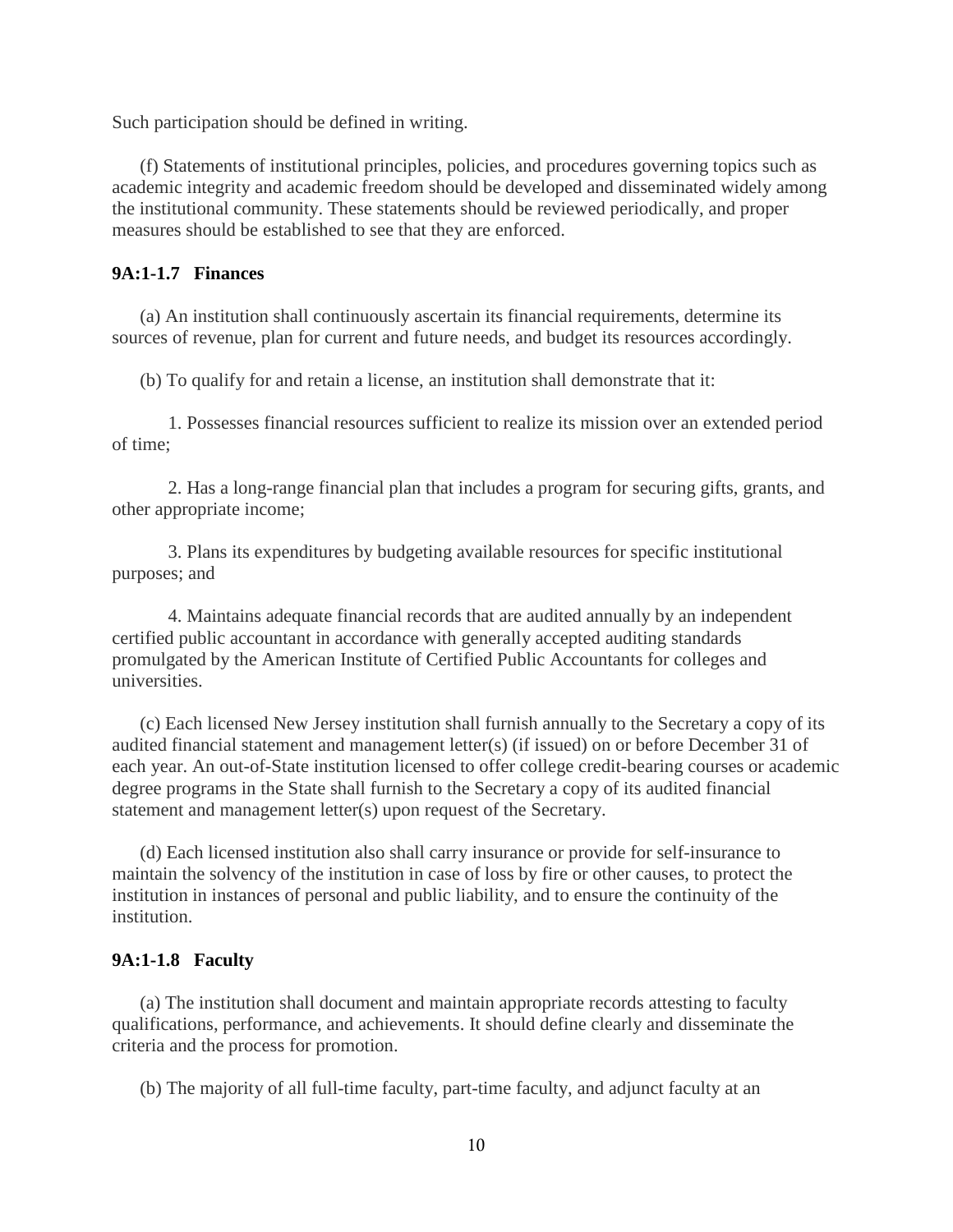institution offering only the associate degree shall have at least a master's degree in the field in which they are appointed, if such a qualification exists (recognizing that some technical/occupational specialties offer no such degree), or an equivalent qualification in the field in which they are appointed.

(c) The majority of all full-time faculty, part-time faculty, and adjunct faculty who are teaching in baccalaureate degree programs shall have the doctorate or an equivalent qualification in the field in which they are appointed.

(d) Full-time and part-time faculty teaching in graduate programs shall have earned the doctorate or an equivalent qualification in the field in which they are appointed. They shall engage in an active pattern of professional productivity including, but not limited to, instruction, advisement, research, peer-reviewed publication, authorship, editorial services, creative work, artistic production, patents, applied research, service to professional associations and organizations, program design, and/or the scholarship of instruction.

(e) Adjunct faculty shall possess the same qualifications as full-time and part-time faculty. Adjunct faculty shall be academically qualified to teach all courses to which they are assigned. When appropriate in the judgment of the institution, compensating preparation or experience may be taken into account in judging whether an adjunct instructor is academically qualified to teach a particular course.

(f) Regardless of the specific nature of an academic appointment, be it initial, multi-year, temporary, or permanent, the principle of academic freedom shall apply to all faculty, including adjunct faculty, for it is only through academic freedom that ideas and data can be explored without prejudice. An institution shall promulgate a statement concerning the academic freedom of faculty members that should include a statement supporting the following principles:

1. Freedom in research and publication where these activities do not interfere with adequate performance of academic duties;

2. Freedom in the classroom to discuss controversial issues pertinent to the discipline; and

3. Retention of all rights as a citizen to free speech and publication. Such rights are not, as such, subject to institutional censorship or discipline.

### **9A:1-1.9 Library**

(a) Qualified library professionals, librarians, and support personnel in numbers sufficient to serve the needs of students and faculty shall staff the institution's library. Every institution, regardless of enrollment or number of academic offerings, shall provide access to at least one qualified library professional with the exception of institutions with a specialty mission. Institutions with a specialty mission shall provide access to a qualified library professional, a librarian, or an individual qualified by way of disciplinary expertise (for example, an earned doctorate, extensive study in the discipline, demonstrated scholarly production, etc.).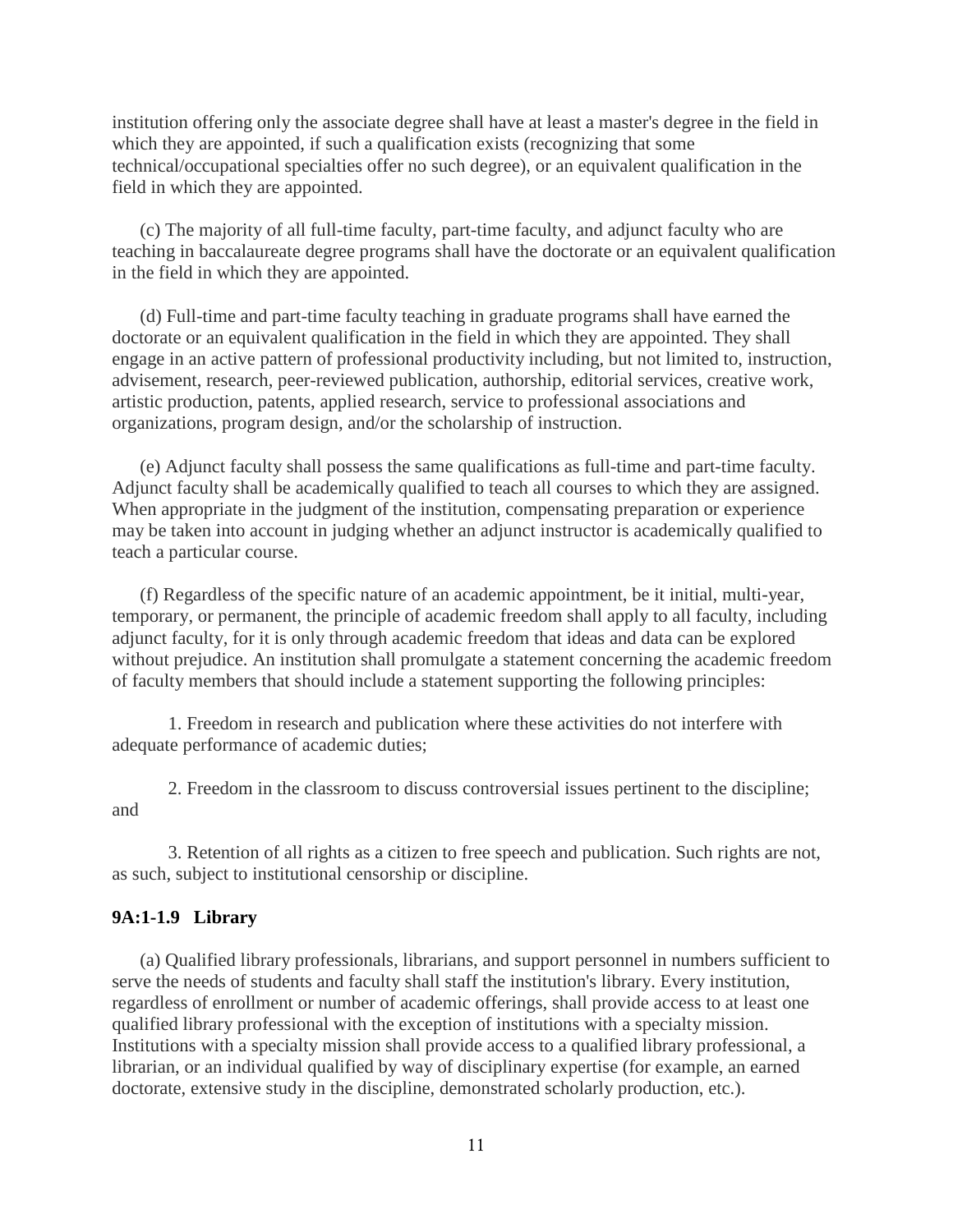(b) An institution shall demonstrate the development and maintenance of a collection that reflects and supports the curriculum.

(c) There shall be a program for continuous acquisition of materials including books, journals, databases, and other instructional materials.

(d) An institution shall catalog and maintain all library holdings appropriately, including providing a protective environment for its physical library material that adequately protects the collection from deterioration and damage.

(e) An institution shall provide clear and consistent access to electronic resources.

(f) An institution shall document the existence of a plan to assess and document effective use of library resources by students and faculty.

(g) An institution should utilize library representatives in the curriculum development process to inform the administration of the library's ability to offer adequate support for materials and library education.

(h) An institution may enter into contract with another library or libraries for the provision of collections and services, physical or virtual. Institutions shall demonstrate that the collections are appropriate for the curriculum of the institution, that students have convenient access to contracted library services, that there is adequate library instruction provided to students to use effectively the services of the contracted library, and that there are qualified library professionals or librarians available to assist students. The institution shall retain full responsibility for adequacy of resources available to students. Institutions are encouraged to participate in appropriate consortia that allow them to expand and more effectively deliver information resources and services.

(i) An institution shall have in place a plan that articulates how students will obtain information literacy skills as they progress through the curriculum. The plan shall identify outcomes for information literacy skill development, and how those outcomes are measured and assessed.

#### **9A:1-1.10 Students and student services**

(a) An institution shall have a clearly defined admissions policy appropriate to its mission and shall admit students whose educational interests and abilities qualify them to pursue a program offered by the institution.

(b) An institution shall provide adequate student support, financial aid services, and facilities to help students succeed and shall maintain accurate records of each student's academic progress.

(c) An institution shall maintain transcripts for all students and shall provide to all students who request them, transcripts showing dates of attendance and academic performance.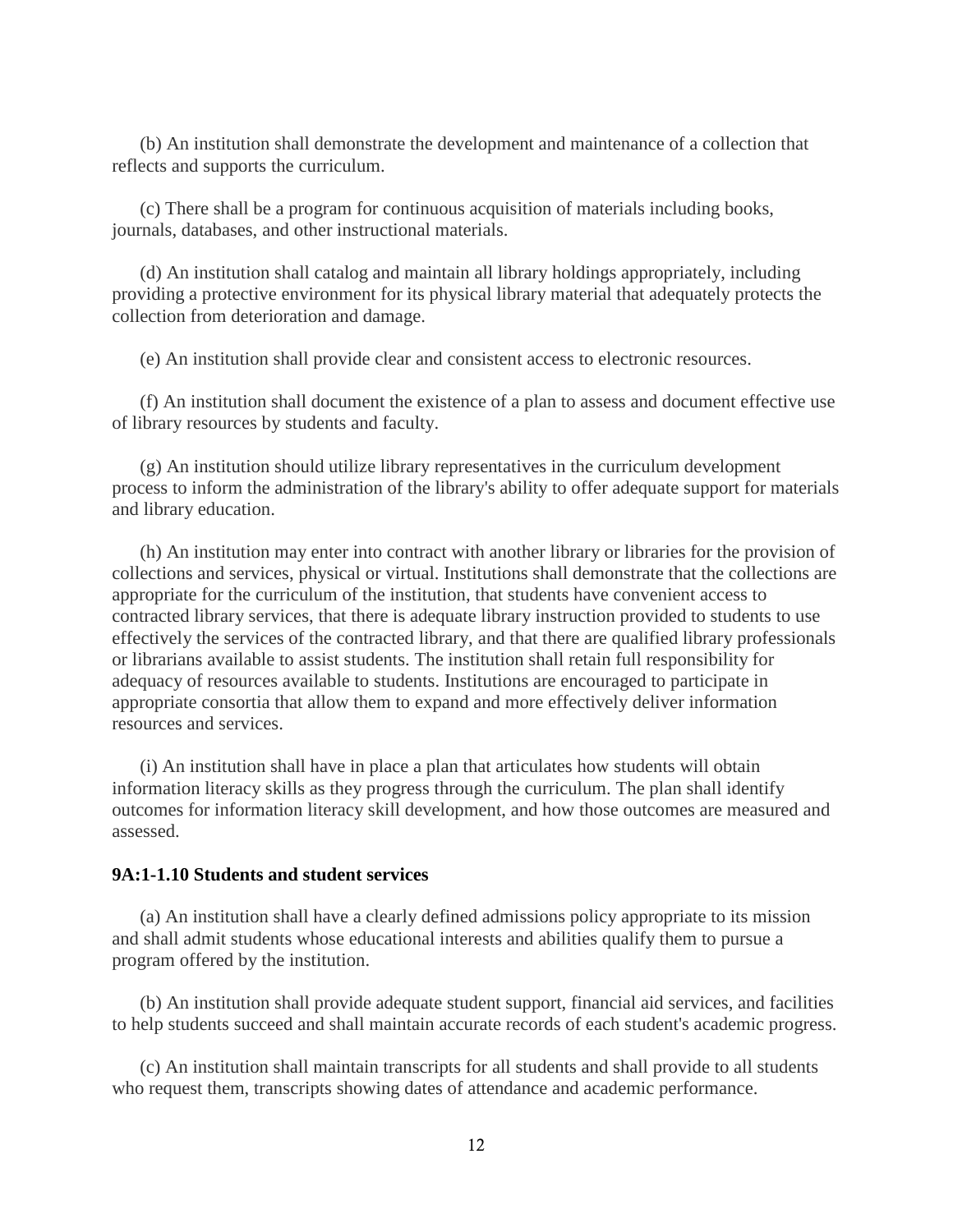### **9A:1-1.11 Physical facilities**

(a) Physical facilities shall be adequate for an institution to fulfill its mission. The institution's facilities provide the context in which teaching and learning take place; it is, therefore, critical that this setting be maximally conducive to fostering productive scholarship. Such facilities generally include, but are not limited to, instructional buildings, laboratories, residence halls, student activity centers, recreational/athletic centers, administrative offices, library/learning resource centers, computing centers, and support service centers.

(b) The institution shall ensure that the physical facilities are safely maintained and are sufficient in quality, size, and number to accommodate students, faculty, and staff; it shall provide adequately equipped laboratories as required for effective instruction and learning.

#### **9A:1-1.12 Official publications**

(a) All information released by an institution shall be true and accurate.

(b) An institution's official catalog sets forth the responsibilities of both the student and the institution. As the nature of these responsibilities is subject to frequent change, official catalogs shall be printed or electronically updated at intervals sufficient to ensure currency of information and in quantities sufficient to supply interested persons.

(c) An institution shall either include the following information in its official catalogs or provide a current web address in its official catalogs for where the information is located on the institution's website:

1. A statement of institutional mission;

2. Statements of institutional and programmatic accreditation;

3. Lists of faculty and administrative officers, including their earned degrees;

4. Complete curricular information, including course descriptions and the grading system;

5. Requirements for admission, transfer, and graduation;

6. Policies for awarding degree credit and policies on academic progress, academic standing, and withdrawal;

7. Descriptions of facilities and of available student support services;

8. Student costs, including an itemized listing of all mandatory fees charged to students, as well as refund and financial aid policies;

9. An academic calendar;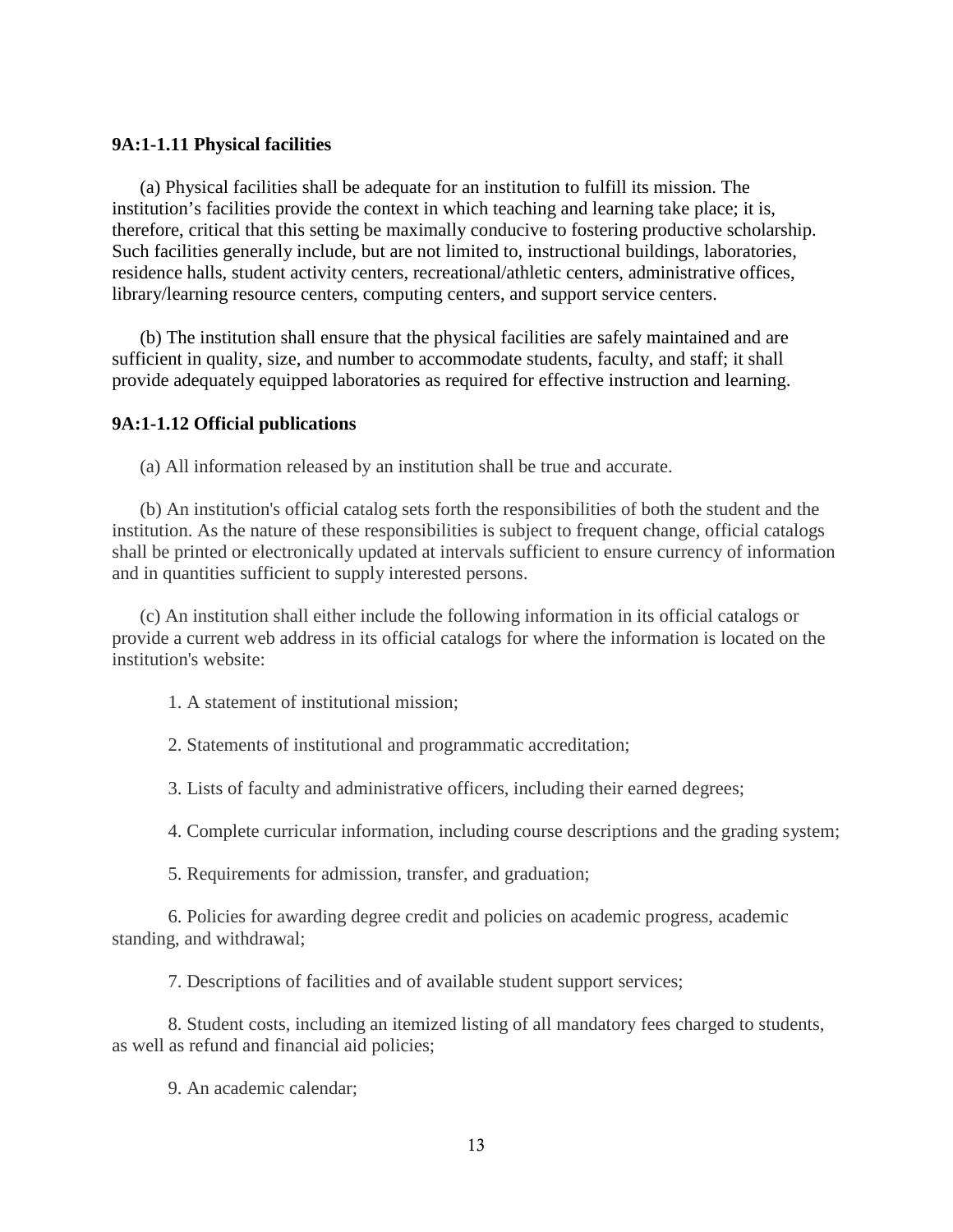10. A list of members of the governing board; and

11. A description of rules and regulations regarding students if not described in other publications available to students.

## **SUBCHAPTER 2. DEGREE STANDARDS AND PROGRAMMATIC MISSION**

### **9A:1-2.1 General program standards**

(a) An institution's overall curriculum shall reflect and support the mission of the institution.

(b) The academic year shall be determined by the institution's governing board.

(c) A semester credit hour shall not be counted on an hour-for-hour basis for library, independent-study, laboratory, or physical education activities. A semester credit hour is not required to be counted on an hour-for-hour basis for distance learning or blended (or hybrid) learning.

(d) Credit courses offered by a college in conjunction with or under contract with a noncollegiate organization shall meet the same requirements the college applies to its own courses with respect to quality, course content, class attendance and participation, student evaluation, etc. The standards presented at N.J.A.C. 9A:1-6.3, dealing with off-campus sites at which credit courses are offered by a college in conjunction with or under contract with a noncollegiate organization, shall apply to such courses offered at the principal campus.

(e) The rigor of all college credit-bearing courses shall be substantially the same, regardless of the type of educational delivery mode, as demonstrated by the institution through various forms of evidence. Such evidence shall include, but not be limited to, at least two of the following: syllabi, documented faculty interaction with students, learning outcomes, documented units of curricular material, and other documentation which objectively demonstrates the amount of time and/or the level of rigor necessary to complete the coursework.

#### **9A:1-2.2 Undergraduate education**

At the undergraduate level, educational programs should impart critical thinking and analytical skills and expose students to both general education and more technical concepts.

### **9A:1-2.3 Associate degree programs**

(a) Each educational program leading to an associate degree shall consist of college courses totaling at least 60 but not more than 66 semester credit hours or the equivalent in quarter hours,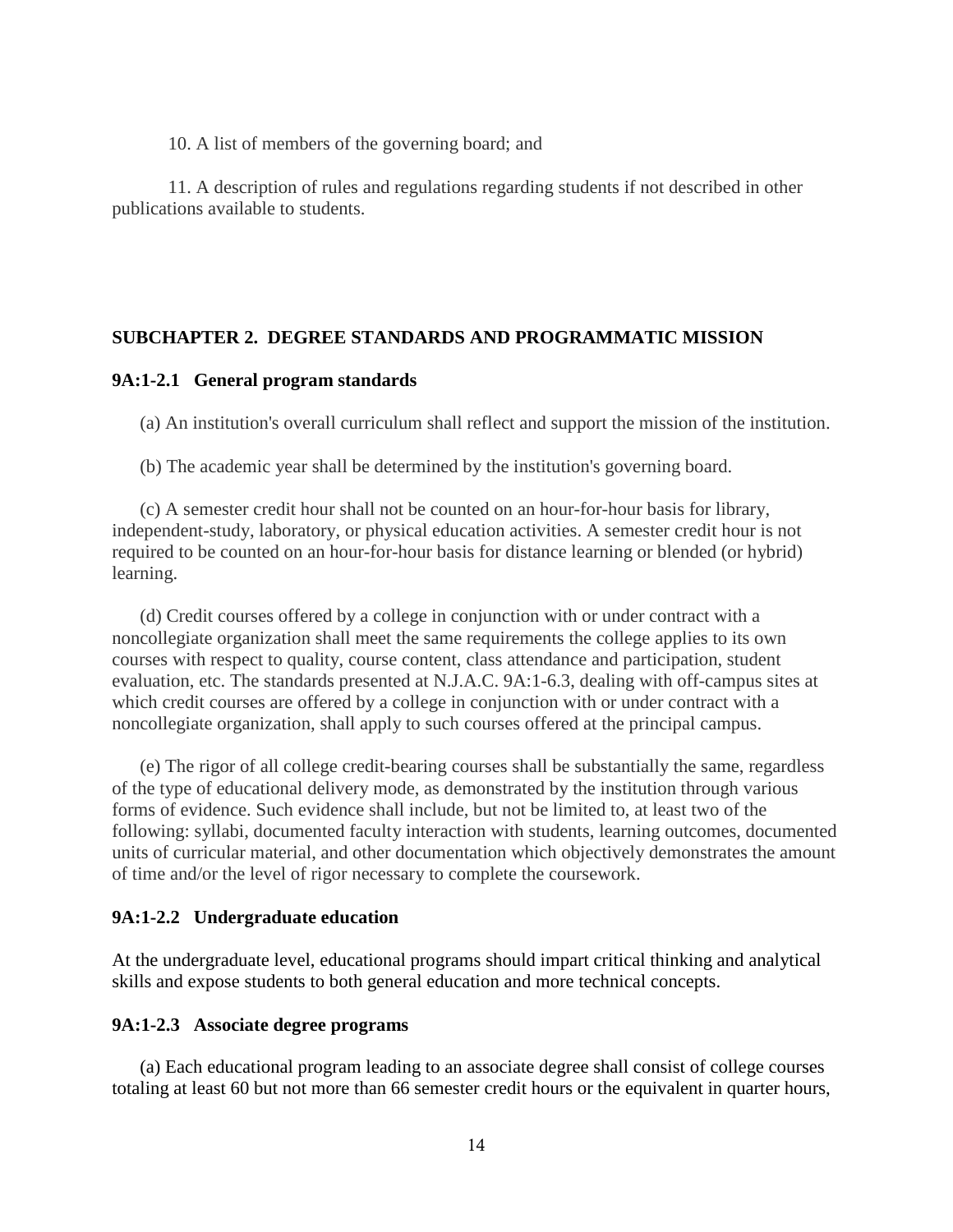courses, or other measurement used by the institution. The 66-credit-hour maximum may be exceeded when required for licensure or accreditation by a recognized agency or for student transfer to full junior status.

(b) The associate in arts (A.A.) degree nomenclature is appropriate for programs in the liberal arts, humanities, or fine and performing arts; such programs are transfer- oriented. For A.A. degrees, general education courses should total no fewer than 45 semester credit hours or the equivalent.

(c) The associate in science (A.S.) degree nomenclature is appropriate for programs in mathematics, the sciences, business, or in allied health fields if the program is intended as prebaccalaureate work; such programs are transfer-oriented. General education courses for the A.S. degree should total no fewer than 30 semester credit hours or the equivalent.

(d) The associate in applied science (A.A.S.) degree nomenclature is appropriate for programs that emphasize career preparation in the applied arts and sciences, typically at the technical or semiprofessional level. Such programs are designed to prepare students for job entry at completion of the program, notwithstanding any articulation agreements with four-year programs that may be in effect for a particular A.A.S. program. General education courses shall total no fewer than 20 semester credit hours or the equivalent.

(e) Specialized associate degree programs, such as Associate in Fine Arts (A.F.A) and A.S. in Nursing, shall normally require no fewer than 20 semester credit hours or the equivalent in general education courses.

### **9A:1-2.4 Baccalaureate degree programs**

(a) Each educational program leading to a baccalaureate degree shall consist of college courses totaling at least 120 semester credit hours or the equivalent in quarter hours, courses, or other measurement used by the institution.

(b) Approximately half of the required minimum of 120 credits shall be in general education, and the other half shall be in the major and/or in courses necessary to fulfill requirements for the degree.

(c) In specialized programs, such as Bachelor of Business Administration (B.B.A), Bachelor of Fine Arts (B.F.A.), and Bachelor of Music (B.Mus.), and in programs in the regulated professions, major courses may exceed half of the total required for the degree.

### **9A:1-2.5 Graduate education**

(a) The scope of an institution's graduate curriculum shall closely reflect and support its mission. Graduate education presupposes advanced study beyond the undergraduate curriculum in terms of rigor, expectations of scholarship, curricular depth, and exercise of independent thought.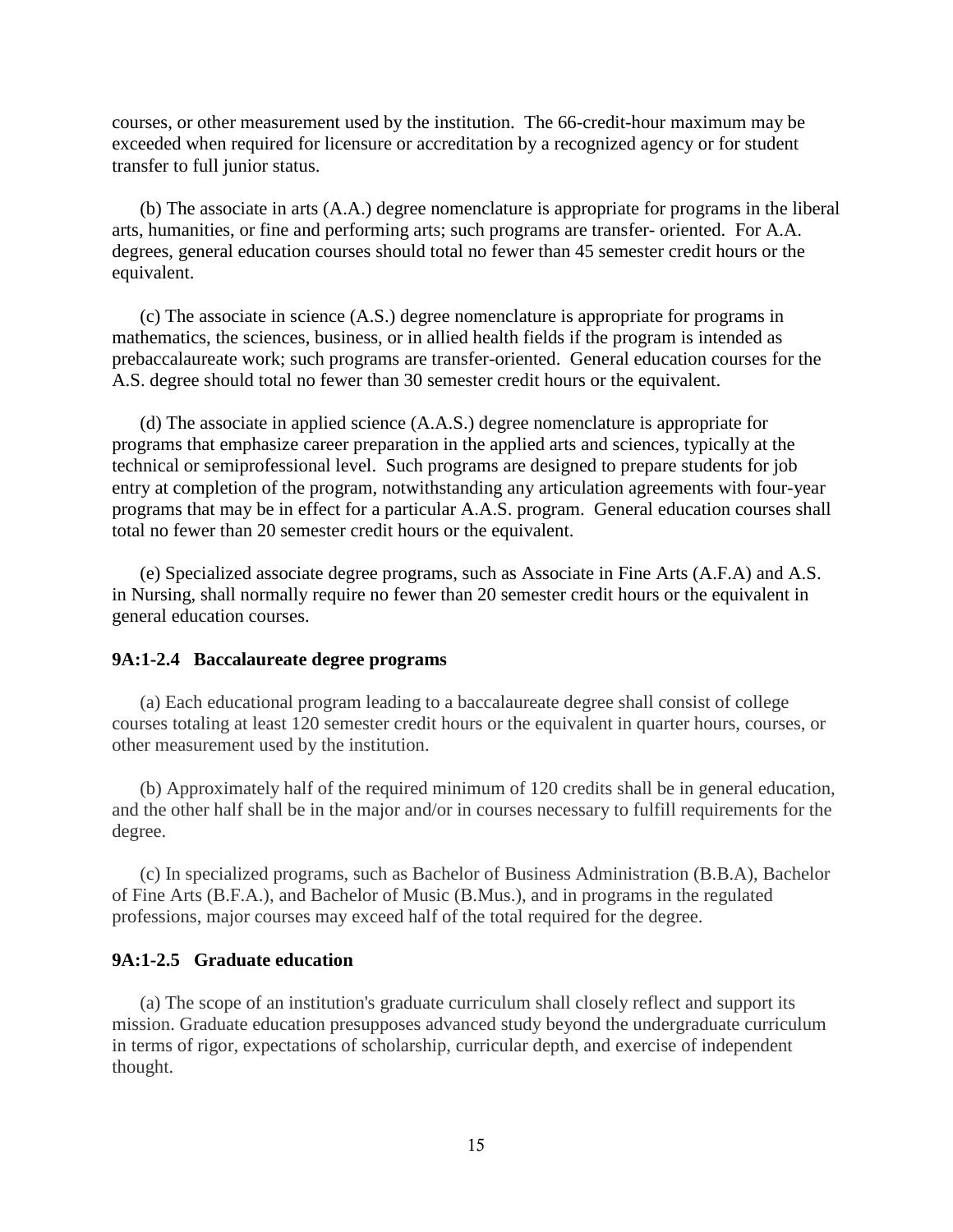(b) To fulfill such expectations, an institution's governing board shall demonstrate a continuing commitment of institutional funds for its graduate programs, particularly for the associated faculty and student research activity. Support for graduate programs should be derived from the general applicable resources of the institution, as well as from tuition and fees paid by students in the programs.

(c) Beyond the needs of the undergraduate college, a graduate school shall have, for each program, a variety and depth of specialized materials available either on the campus or through electronic means, or through some combination of both on-campus and electronic access. A library that supports a graduate program shall provide an adequate and current base for research activities. A library in support of a graduate program also shall provide access to a qualified library professional to provide consultation, research expertise, and support for faculty in curriculum matters.

(d) Existing graduate programs shall be reviewed periodically by the institutions themselves and, insofar as possible, cooperatively with regional and professional accrediting agencies.

(e) The objectives of every graduate or graduate professional program shall be clearly defined and stated. The work in such programs shall be beyond the baccalaureate level in intellectual demand, and a substantial part of it shall be in courses designed explicitly for graduate students, although exceptionally well-qualified undergraduates occasionally may be admitted.

#### **9A:1-2.6 Master's degree programs**

(a) A master's degree requires at least 30 credits of graduate study or its equivalent.

(b) Master's degree programs should be distinguishable by their primary objectives as belonging to one of two general types: disciplinary or professional. The degree awarded to students completing disciplinary programs should be master of arts or master of science, with the discipline named (for example, master of arts in English literature, master of science in engineering). In professional programs, the degree should be appropriately specific (for example, master of library science, master of business administration, master of education, master of social work). The determining criterion is the objective that the program is designed to serve. The two types are further distinguished as follows:

1. Disciplinary type: A disciplinary master's degree entails advanced study and exploration in a particular academic discipline (for example, history, physics, engineering science, or musicology). The primary objective is increased knowledge of the subject, rather than its application to professional use. The majority of the degree credit awarded in programs of this type shall be at the advanced level in the principal field. Credit toward this type of master's degree shall not be given for introductory or elementary courses in the field.

2. Professional type: A master's degree program of the professional type consists of advanced study to extend and apply previous study to practice in such fields as engineering, law, applied music, pastoral ministry, or teaching; some such subjects may lend themselves also to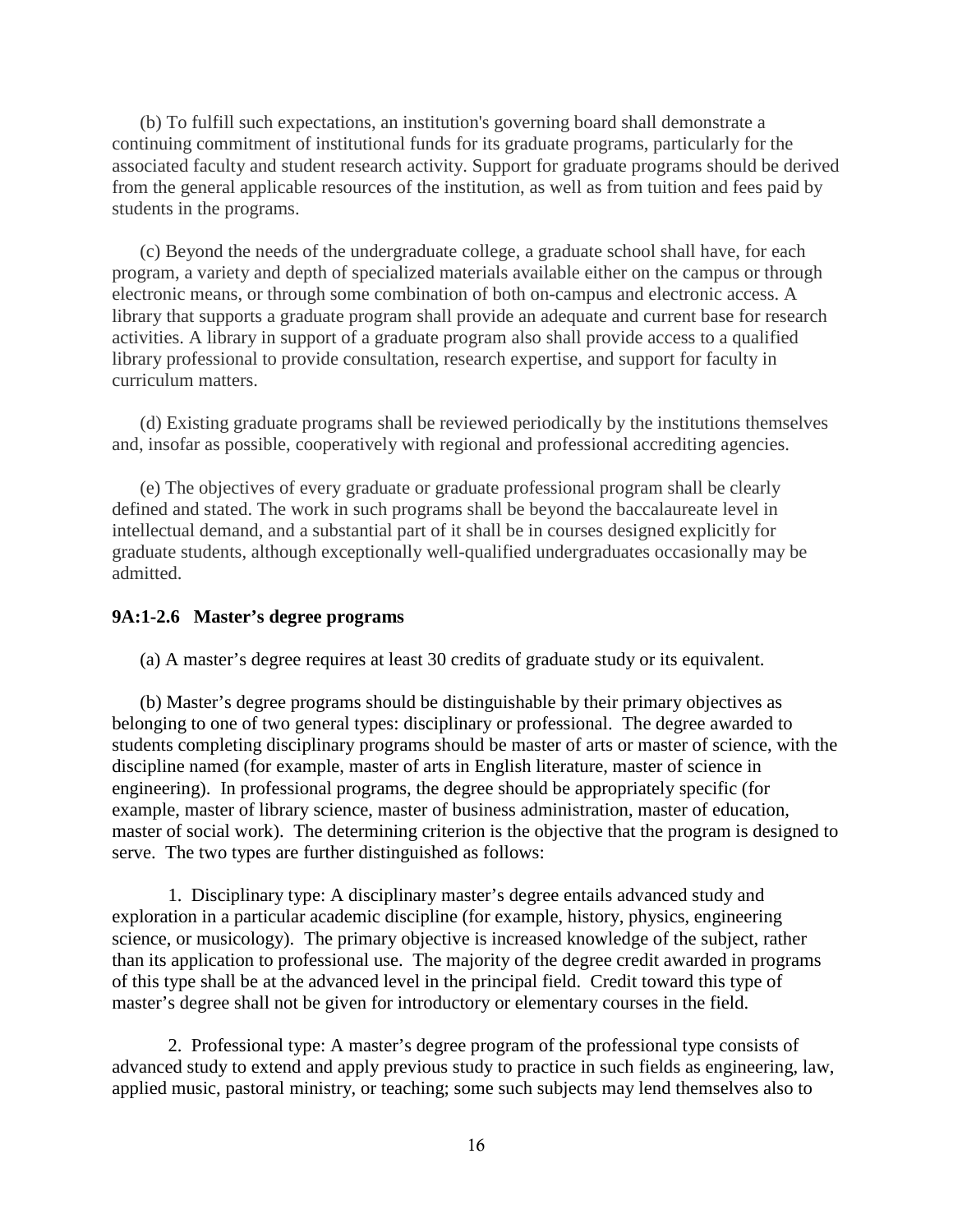disciplinary programs. Professional master's programs should be complete in themselves, although they may in some circumstances also be adaptable to preparation for a research or professional doctorate. A limited amount of introductory work in the field may have an appropriate place, especially in first-level professional programs.

# **9A:1-2.7 Specialist programs**

(a) Institutions may organize programs of graduate work beyond the master's level that lead not to doctorates but to specialist degrees (such as the Ed.S.) or to comparable certificates. Such programs shall be composed of more advanced coursework than is required for the master's, shall perform definable functions, and shall not be merely continuations of courses beyond the master's. They shall possess a definite philosophy, purpose, design, and sequence and be selfcontained and terminal in nature. A comprehensive examination should be required.

(b) Students admitted to specialist programs in education shall have master's degrees in the same field as that of the certificate. Students with master's degrees in unrelated fields shall complete preliminary coursework or demonstrate equivalent knowledge acquired through work experience.

# **9A:1-2.8 Doctoral degree programs**

(a) Programs leading to doctoral degrees shall represent three or more years of full-time study and research beyond the baccalaureate or the equivalent thereof in part-time work.

(b) Programs leading to a doctor of philosophy degree shall be oriented toward original research.

(c) Professional doctorates usually are oriented toward increased professional competence. The requirements for a professional degree should include either a research thesis or a project involving the solution of a substantial problem of professional interest.

(d) For each doctoral program, an institution shall demonstrate that:

1. The program has clear educational objectives and its requirements are appropriate for the nature of the doctorate;

2. It is supported by related studies and research in ancillary fields;

3. Its faculty or other academic professionals are recognized beyond the bounds of the institution as possessing professional qualifications and research or scholarly achievements sufficient to support the program;

4. It possesses adequate library holdings, laboratory space, research facilities, and other necessary resources; and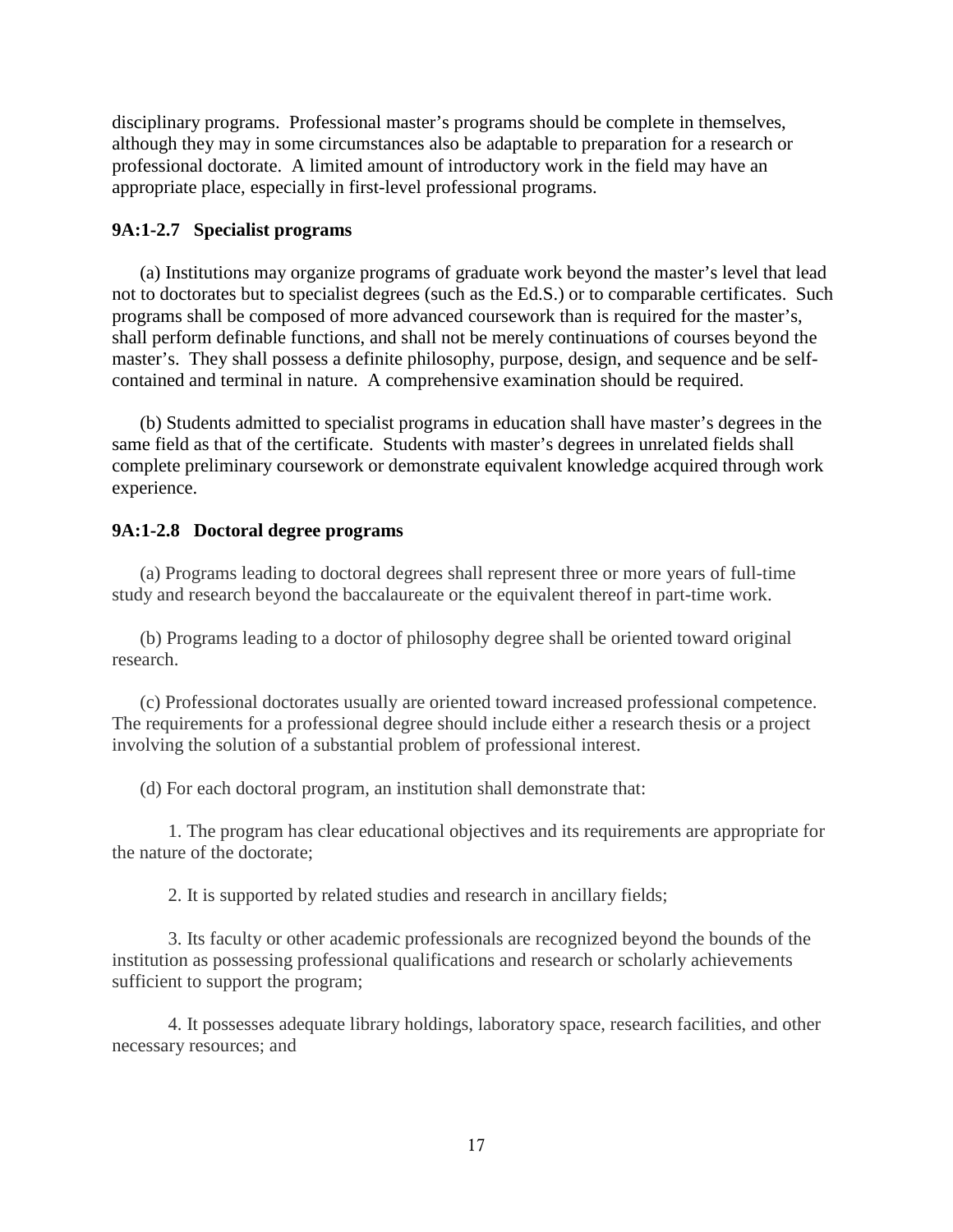5. It has committed the necessary resources for instruction, advisement, thesis supervision, and research guidance.

# **9A:1-2.9 Exceeding or changing programmatic mission**

(a) Licensed New Jersey institutions wishing to exceed their programmatic mission must receive approval from the Secretary to offer each program that exceeds the level of academic degrees that the institution is authorized to grant. Requests to exceed an institution's programmatic mission shall be evaluated based on the following criteria:

1. The objectives of the proposed program(s);

2. The relationship of the proposed program(s) to the current institutional mission and the Statewide plan for higher education, if applicable;

3. Demonstration of need for the program(s), including present and projected student demand and demand for graduates;

4. The effect of the proposed program(s) on existing programs at other institutions;

5. The dedication of sufficient resources to implement and maintain the program(s) without eroding the quality of ongoing programs;

6. Appropriately qualified students, faculty, and administrators;

7. The quality of library holdings, facilities, and equipment; and

8. Evidence of strength compared with similar programs in the region and State.

(b) If an institution has received approval to exceed its programmatic mission for a particular degree level at least five times, the Secretary may, at the request of the institution, authorize a change to the institution's programmatic degree level in order to allow the institution to offer new degree programs at the particular degree level for which the five previous exceeding mission approvals have been granted. Institutions wishing to change their programmatic mission prior to having received such specific program approvals shall follow the procedure set forth in (c) below.

(c) Licensed New Jersey institutions wishing to change their programmatic mission shall specify the scope of the proposed change, including long-range plans for mounting new degree programs that exceed the level of academic degrees currently authorized for the institution. Requests to the Secretary made pursuant to this subsection to change an institution's programmatic mission shall be evaluated based on the following criteria:

1. The objectives of the proposed mission change;

2. The relationship of the proposed mission change to the current institutional mission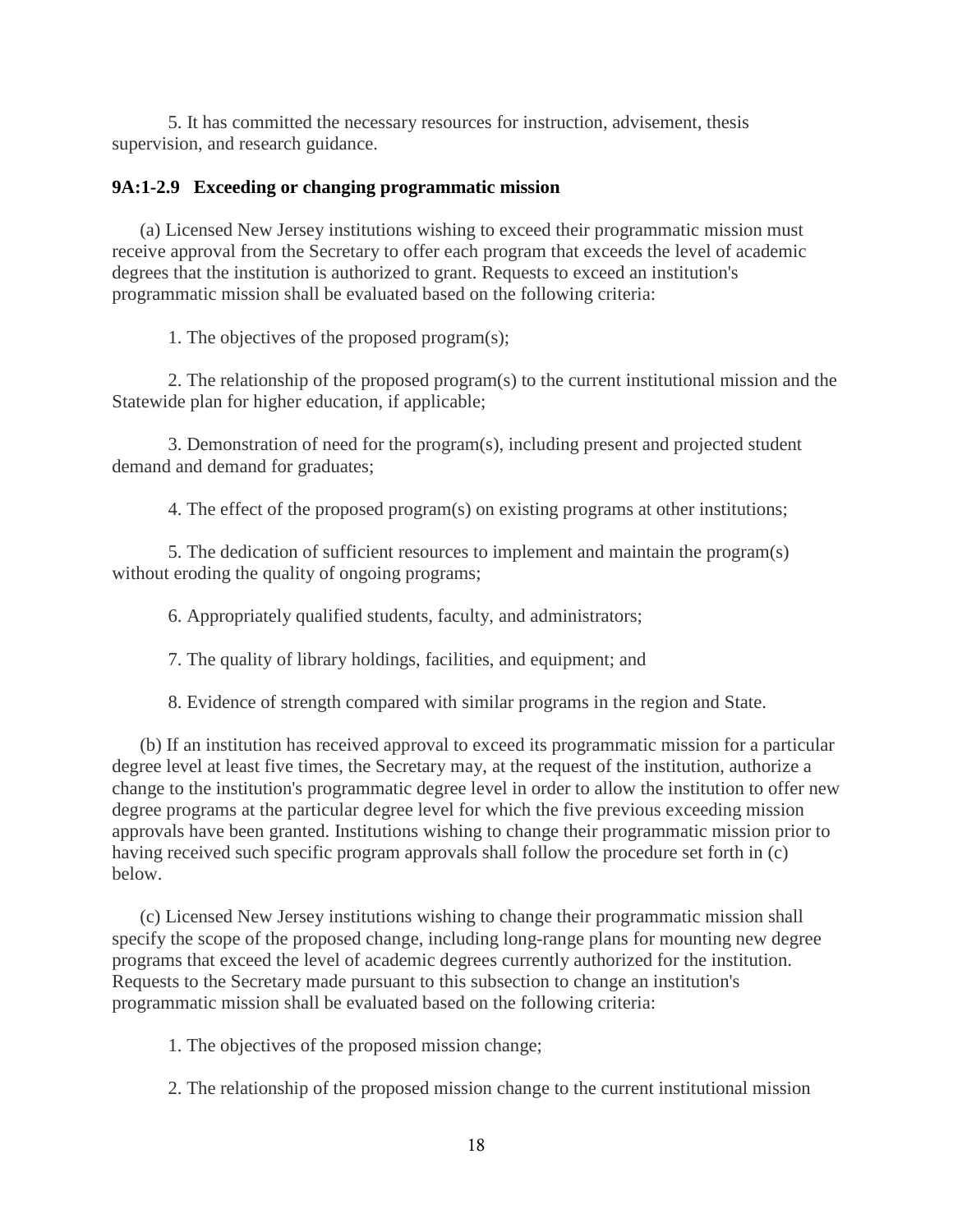and the Statewide plan for higher education, if applicable;

3. Demonstration of need for the mission change, including present and projected student demand and demand for graduates;

4. The effect of the proposed mission change on existing programs at other institutions;

5. The dedication of sufficient resources to implement and maintain the proposed mission change without eroding the quality of ongoing programs;

6. Appropriately qualified students, faculty, and administrators;

7. The quality of library holdings, facilities, and equipment; and

8. Evidence of strength compared with similar institutions in the region and State.

# **SUBCHAPTER 3. CRITERIA FOR UNIVERSITY STATUS**

# **9A:1-3.1 Programs**

In an atmosphere of freedom of inquiry and expression, a university shall provide undergraduate studies leading to the baccalaureate in a broad range of academic disciplines, as well as graduate studies leading to advanced degrees in at least three academic and/or professional fields. A university may also offer an array of graduate studies related to the fields in which it offers advanced degrees. Such offerings provide students elective opportunities and a selection of support studies that may be useful although not prescribed for a particular graduate degree program.

# **9A:1-3.2 Organization**

(a) A university shall clearly identify graduate studies and programs as distinct elements in its organization.

(b) A university shall provide an appropriate and adequate staff whose primary responsibility is the administration of graduate and professional programs.

# **9A:1-3.3 Resources**

A university shall possess the financial ability to support graduate and professional programs, and its facilities and equipment reflect the level of work required in both.

# **9A:1-3.4 Accreditation**

A university shall be accredited by the Middle States Commission on Higher Education.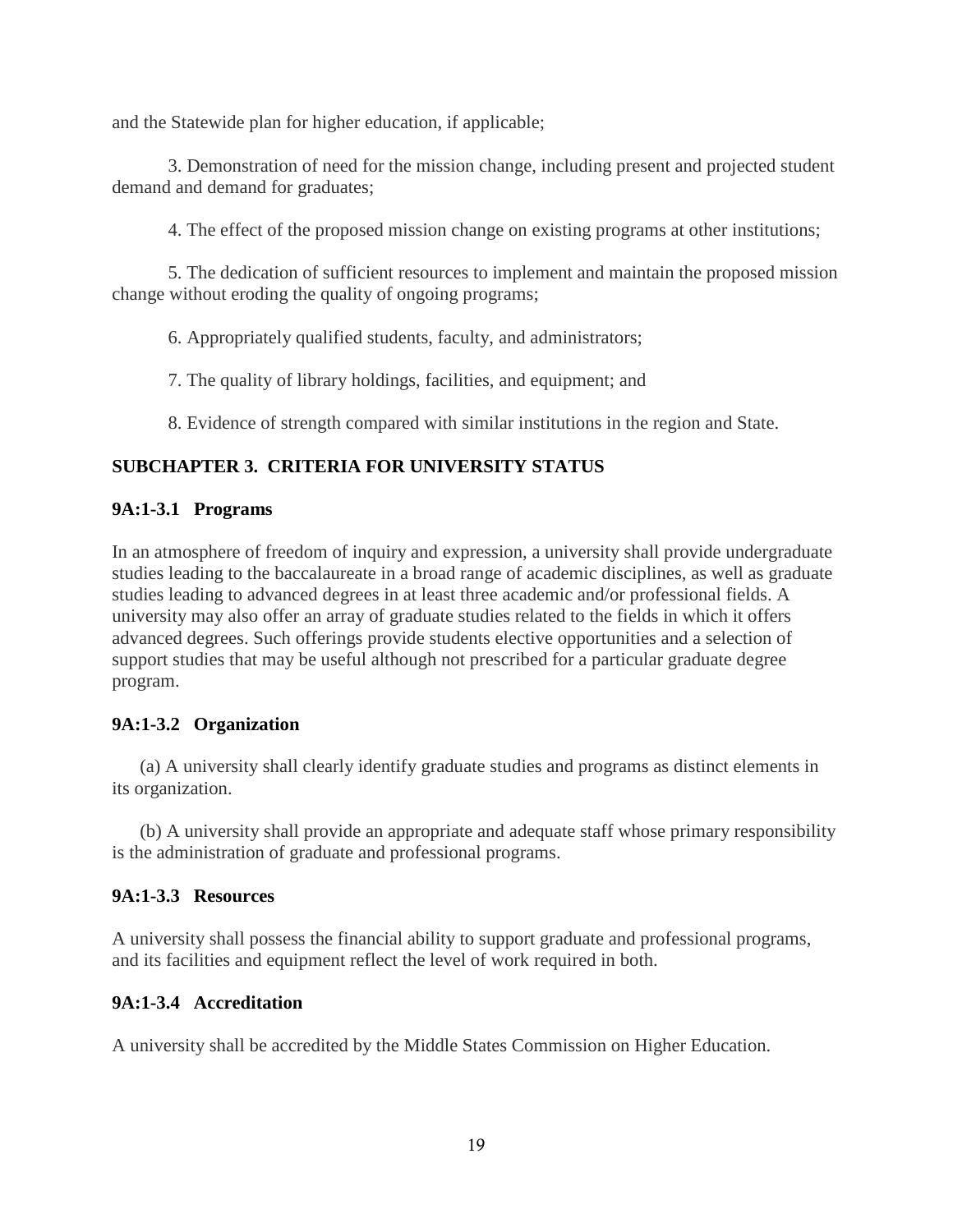## **9A:1-3.5 Eligibility for university status and use of "university" as part of an institution's name**

(a) Educational institutions that are incorporated and located in New Jersey; licensed by the Secretary; and listed as "research universities," "doctoral universities," or "master's universities and colleges" in the Carnegie Foundation for the Advancement of Teaching's Classification of Institutions of Higher Education and that believe they meet all of the requirements stipulated in this subchapter are, with the concurrence of their governing boards, eligible to apply to the Secretary for university status. Educational institutions dedicated primarily to the education or training of ministers, priests, rabbis, or other professional persons in the field of religion are not eligible to apply for university status.

(b) When an institution's governing body decides to seek university status, it shall file with the Secretary a petition-of-intent seeking authority to do so. The petitioning institution shall develop a fully documented proposal and, with the concurrence of the Secretary, select two consultants to review the proposal. The two consultants shall be totally independent of all higher education institutions in New Jersey and shall be recognized authorities on graduate education. The consultants shall prepare a written report of their findings, which the college shall submit to the Secretary. The Secretary shall consider both the report and the proposal in deciding on the college's application for university status.

(c) The proposal required under (b) above shall demonstrate the institution's eligibility for designation as a university and shall include a history of having met the criteria defined in this subchapter for a period of at least five years. Alternatively, the petitioning institution may indicate, through a combination of retrospective and prospective data, intent to meet the criteria for a total period of five years. The Secretary shall consider such institutions to be in a period of candidacy for university designation. In no case shall formal university designation be granted until an institution has met the minimum criteria for at least five years.

(d) University status and the initial use of the term "university" in the institution's title require approval by the Secretary.

### **SUBCHAPTER 4. PROPRIETARY INSTITUTIONS**

#### **9A:1-4.1 General provisions**

(a) Proprietary institutions of higher education shall apply for licensure to offer academic degree programs and/or college credit-bearing courses, subject to conformance with the rules and standards for such licensure as contained in this chapter.

(b) The rules in this subchapter are designed to recognize the distinctive character of proprietary institutions and for these institutions take precedence over any rules and standards with which they may be in conflict.

### **9A:1-4.2 Reassessment of licensure status**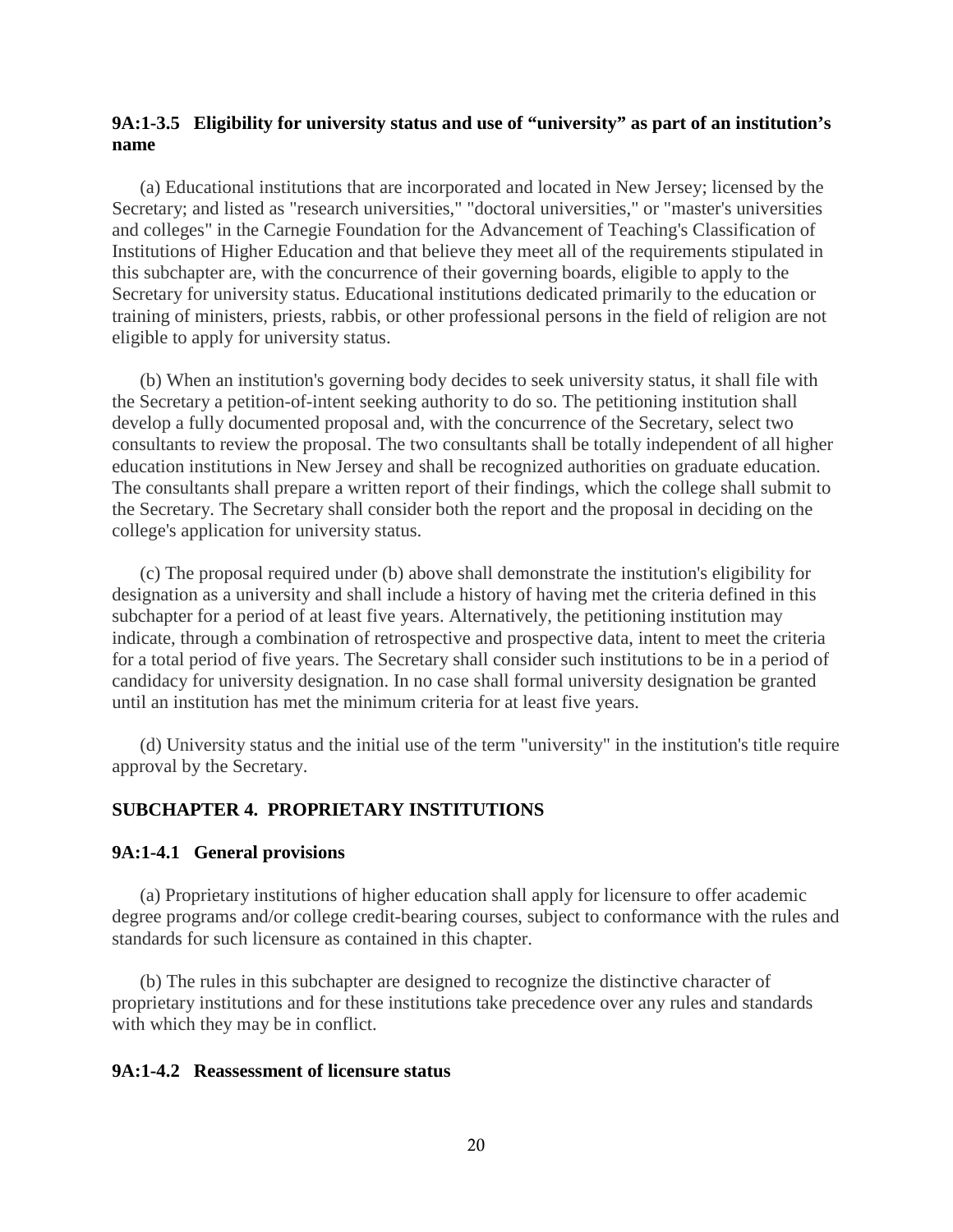In the event of a change in the ownership of a proprietary institution, the institution shall provide notice of the change to the Secretary within 30 days of the change. The Secretary may determine to reassess the institution's licensure status within one year of the change.

### **9A:1-4.3 Duration of license**

(a) Any license to operate shall be for a specific period, not to exceed five years, as the Secretary determines, unless a New Jersey institution is currently licensed and accredited as a discrete entity by an institutional accrediting body that is recognized by the U.S. Secretary of Education to accredit the kinds of academic programs for which licensure was previously granted to the institution.

(b) At least eight months before the expiration of the license, the institution shall petition the Secretary for relicensure, unless a New Jersey institution is accredited as a discrete entity by an institutional accrediting body that is recognized by the U.S. Secretary of Education to accredit the kinds of academic programs for which licensure was previously granted to the institution.

#### **9A:1-4.4 Minimum library requirements**

(a) A proprietary institution offering a degree shall have a library collection of sufficient size and composition to meet program objectives and to support high-quality instruction and, where appropriate, research.

(b) The library collection shall be kept up to date.

(c) The library shall have qualified library professional(s), librarian(s), and support personnel in numbers sufficient to serve the needs of students and faculty.

(d) Proprietary institutions are held to the standards in N.J.A.C. 9A:1-1.9 (a)-(i).

## **9A:1-4.5 Governing board**

(a) The governing board shall have a portion of its membership drawn from the general public and/or the academic community and be of sufficient size to provide for appropriate committee membership.

(b) As is the case in nonprofit institutions of higher education, public members should be appointed for specified terms of office.

#### **9A:1-4.6 Faculty**

(a) Undergraduate faculty shall normally have teaching loads not to exceed the equivalent of 15 semester credit hours; graduate faculty shall normally have teaching loads not to exceed the equivalent of nine semester credit hours.

(b) Workload credit shall normally be granted to faculty involved in heavy administrative, advisory, or committee assignments.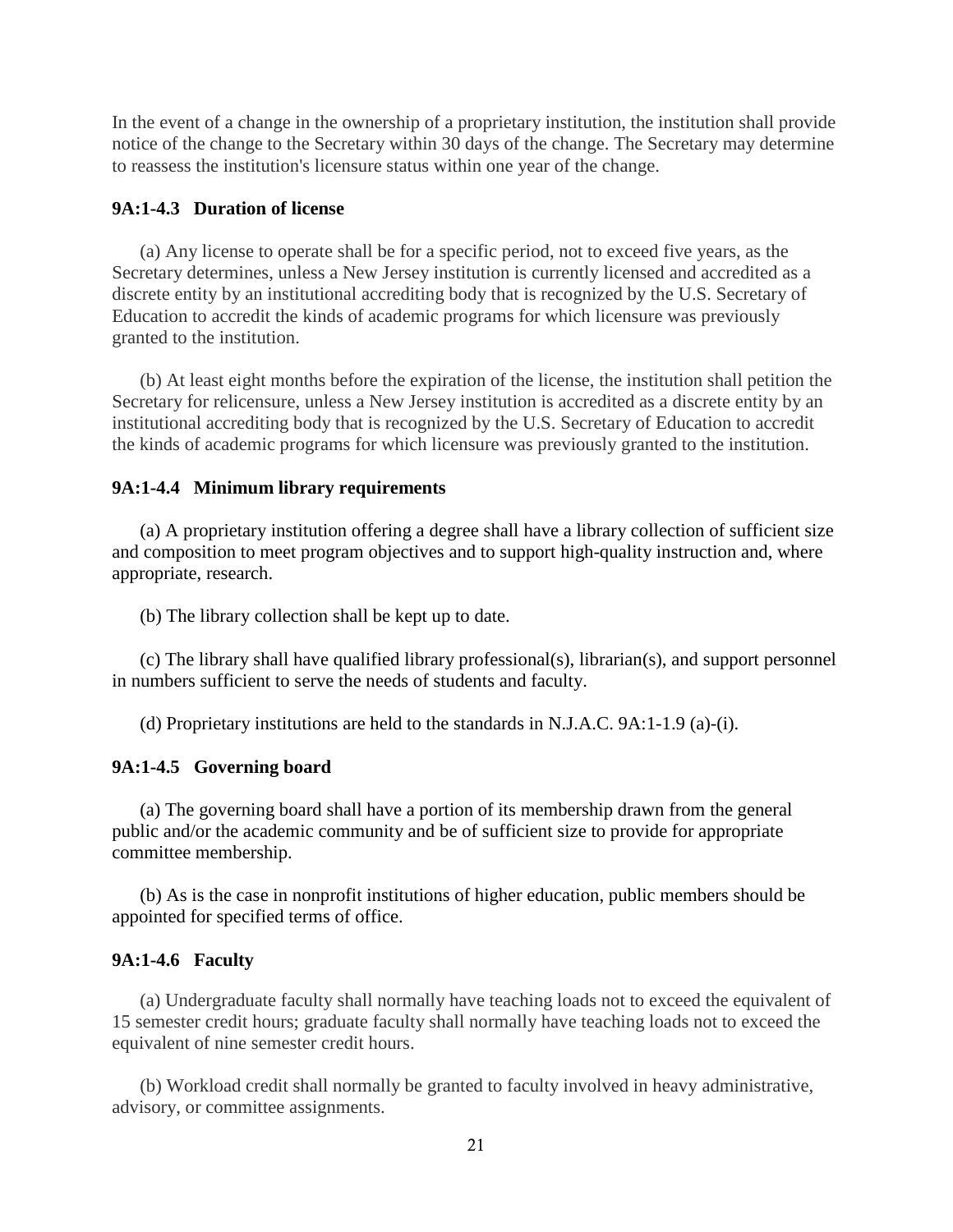(c) The institution shall promulgate a statement concerning the academic freedom of faculty members that should include statements supporting the following principles:

1. Freedom in research and publication where these activities do not interfere with adequate performance of academic duties;

2. Freedom in the classroom to discuss controversial issues pertinent to the discipline; and

3. Retention of all rights as a citizen to free speech and publication. Such rights are not, as such, subject to institutional censorship or discipline.

## **SUBCHAPTER 5. OUT-OF-STATE INSTITUTIONS**

#### **9A:1-5.1 Licensure required**

(a) Out-of-State institutions wishing to offer college credit-bearing courses, academic degree completion programs, or complete academic degree programs with a physical presence in New Jersey shall petition the Secretary for licensure. No out-of-State institution shall offer or advertise the availability of college credit-bearing course(s) or academic degree program(s) with a physical presence in New Jersey before receiving formal approval of its petition. Licensure shall require the institution to meet all the standards set forth in this chapter.

(b) An out-of-State institution's petition to offer an academic degree completion program shall provide evidence that the degree-granting institution is authorized to offer the full degree program in the state in which the institution is incorporated.

(c) The Secretary shall review all such licensure petitions from out-of-State institutions. The Secretary shall license only those institutions whose proposed offerings meet State standards of quality (see N.J.A.C. 9A:1-1 and 2), are fiscally viable, serve a demonstrable need, and are in accordance with the Statewide plan for higher education, if applicable.

(d) Out-of-State institutions may be licensed for periods of one to five years. Initial licensure shall not exceed three years.

(e) Licensure by the Secretary of an out-of-State institution shall not preclude an in-State institution from providing coursework or programs similar to that of the out-of-State institution.

(f) An out-of-State proprietary institution shall also be subject to N.J.A.C. 9A:1-4.

### **9A:1-5.2 Petitions from institutions**

(a) Out-of-State institutions seeking licensure shall submit licensure petitions in an electronic format to OSHE preferably at least one year before the requested date of implementation.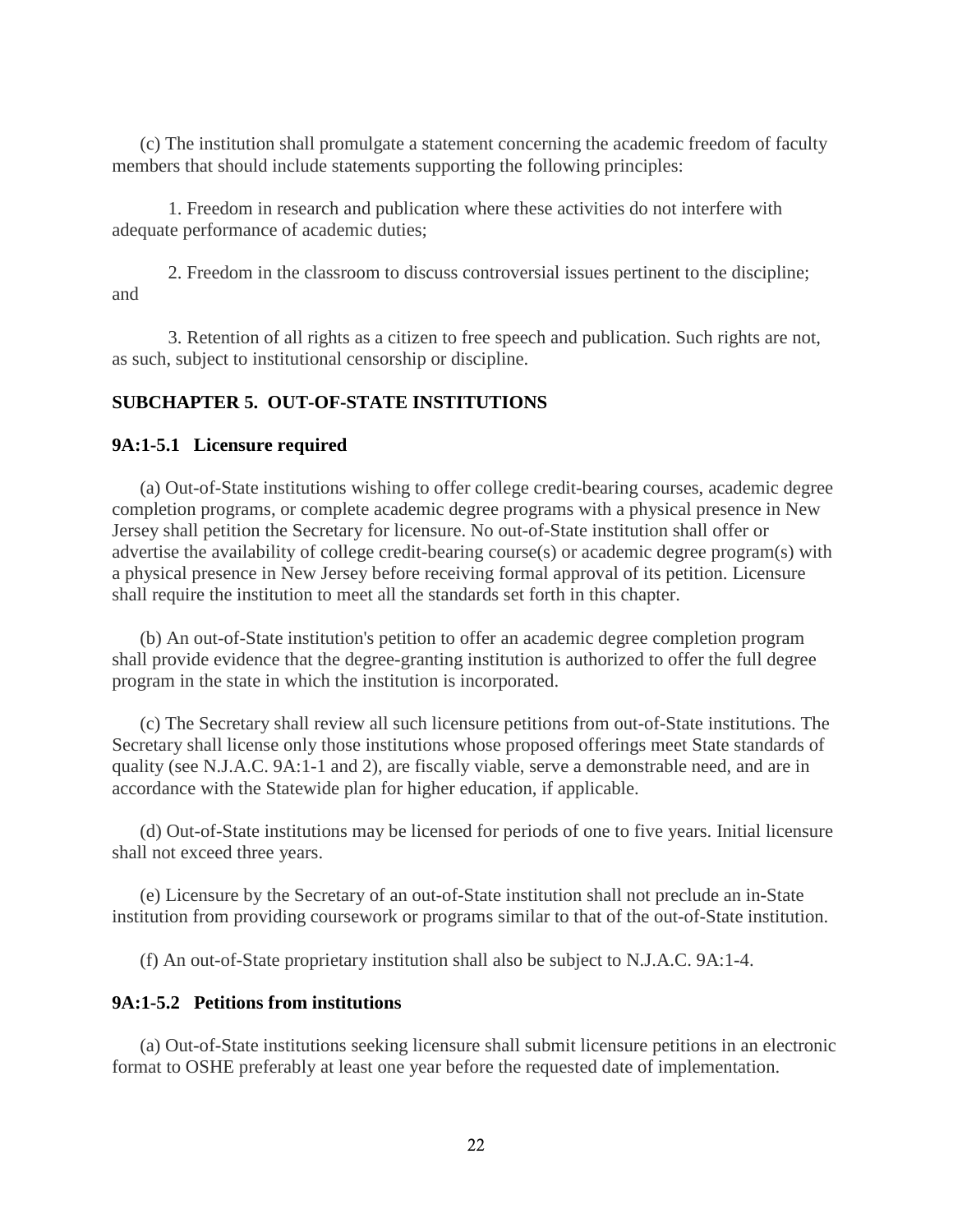(b) The petition shall contain:

1. The accreditation status of the institution;

2. A mission statement that defines the scope, purpose, and basic tenets of the institution;

3. Information equivalent to the annual summary sheet required by the regional and/or national institutional accrediting association for the institution;

4. The institution's financial statements and management letter(s) (if issued) (prepared by independent auditors) for each of the last three years;

5. Information on the qualifications of prospective faculty for the proposed New Jersey offering(s);

6. A description of the selection and review process for faculty teaching in New Jersey;

7. A catalog and other data that the institution recognizes as appropriate; and

8. Other information that the Secretary specifically requests.

## **9A:1-5.3 Review processes**

(a) The following procedures apply to petitions from out-of-State institutions:

1. Upon receipt of the petition, OSHE staff shall provide to all New Jersey institutions a brief summary of the petition's content, along with information on how to obtain the petition from the OSHE website and an invitation to the institutions to submit their comments within 30 days after the notification regarding the out-of-State request.

2. OSHE staff shall review the petition and any comments submitted by in-State institutions, usually with the assistance of an external consultant team that is mutually acceptable to the institution and the Secretary. As part of the review of the petition, OSHE staff may also conduct a site visit at the campus or proposed instructional site of the institution, usually with the assistance of the external consultant team.

3. OSHE staff shall send the petition and all pertinent materials to the Presidents' Council for review and recommendation to the Secretary.

4. The Secretary shall consider the recommendation of the Presidents' Council when making a determination on the petition.

## **9A:1-5.4 Annual report**

(a) An out-of-State institution shall submit a report containing an update of the information required pursuant to N.J.A.C. 9A:1-5.2(b) to the Secretary on an annual basis by a date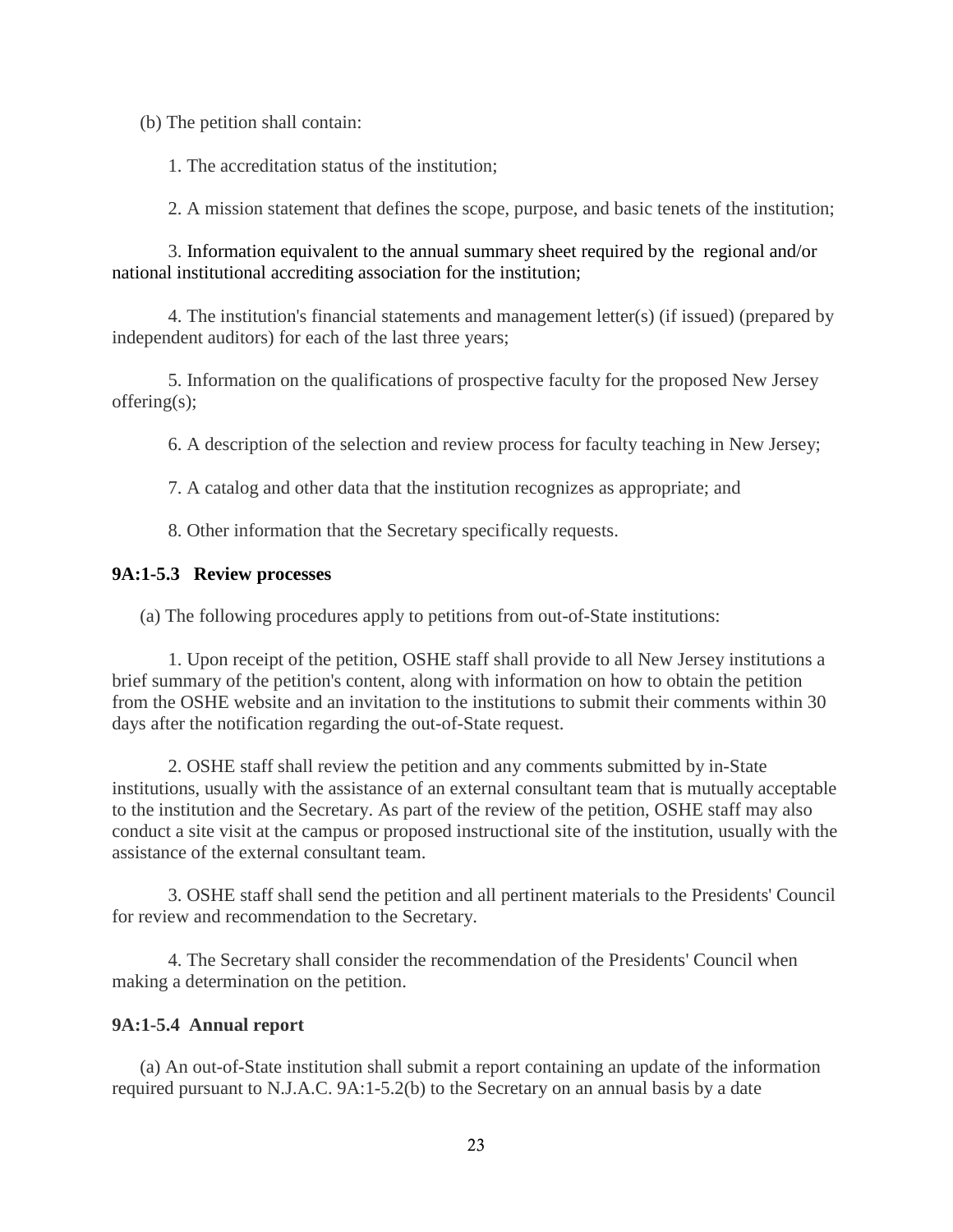determined by the Secretary.

(b) If it appears from a review of the annual report that there has been a significant change in the offerings, the necessary resources, or the status of the institution, OSHE staff shall submit the matter to the Presidents' Council for review and recommendation to the Secretary for any appropriate action to be taken, including the revocation of licensure.

### **9A:1-5.5 Additional instructional sites**

(a) A currently licensed out-of-State institution seeking to establish an additional instructional site for its currently licensed academic degree programs and/or college creditbearing courses shall, before operating the additional instructional site, submit to the Secretary a formal request that shall include a statement justifying the need for the proposed instructional site and a description of the proposed courses/programs to be offered there.

(b) The request under (a) above shall also include evidence that the proposed programs/courses at the proposed instructional site are at least equivalent in quality to comparable programs/courses at the currently licensed instructional site and evidence that the institution has provided for effective monitoring and controls to maintain quality. The request shall include evidence of the dedication of sufficient resources to implement and maintain the proposed instructional site without eroding the quality to ongoing programs and operations in the rest of the institution.

(c) The request under (a) above shall provide information on the standards in N.J.A.C. 9A:1- 1.5 through 1.12, with special attention to evidence indicating that the classroom, laboratory, computing, and library facilities are adequate; the provisions for administration, support staff, and student support services are sufficient; and the qualifications of faculty are appropriate.

(d) Upon receipt of a request for approval of an instructional site, OSHE staff shall provide to all New Jersey institutions of higher education a brief summary of the request, along with information on how to obtain all materials related to the request from the OSHE website and an invitation to inform the Secretary within 30 days as to how they would be affected by the proposed instructional site.

1. If no concerns are raised about the proposal, OSHE staff shall forward the request directly to the Secretary for action.

2. If concerns are raised, OSHE staff shall send all materials to the Presidents' Council for review and recommendation within 60 days.

3. The Secretary shall consider the recommendation of the Presidents' Council when making a determination on the request for approval of an instructional site.

# **SUBCHAPTER 6. OFF-CAMPUS OFFERINGS**

### **9A:1-6.1 Purpose and general requirements**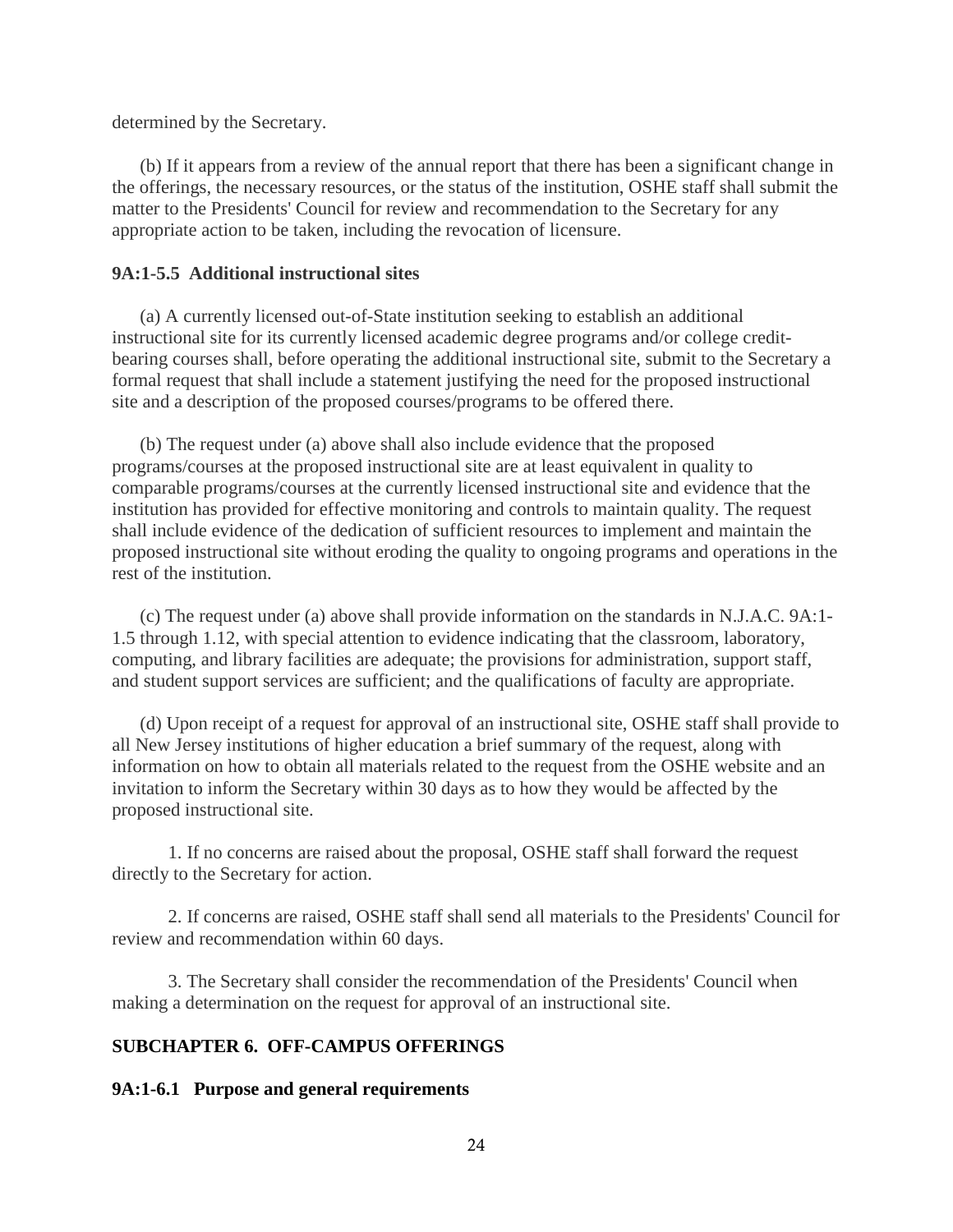(a) The institution shall consider off-campus offerings part of its total program and shall judge them by the same criteria as the sessions and courses on its main campus.

(b) All institutions shall submit at the request of the Secretary reports on all off-campus offerings.

## **9A:1-6.2 Branch campuses**

(a) When the governing board of a State college or State university, after study and investigation, determines that it is advisable for the institution to establish a branch campus outof-State or out-of-country that will serve at least 500 students of the institution, the board shall submit the plan for the branch campus in an electronic format to the Secretary for review and recommendations.

(b) The plan shall include: a description of the higher educational needs of the country or region in which the branch campus shall be located; a description of the proposed branch campus and its proposed programs and curriculum; an estimate of the cost of establishing and maintaining the branch campus including the cost of any planned acquisition or construction of facilities; and any other information or data deemed necessary by the Secretary. The request shall include evidence of the dedication of sufficient resources to implement and maintain the branch campus without eroding the quality of ongoing programs and operations in the rest of the institution.

(c) The plan shall provide information on the standards in N.J.A.C. 9A:1-1.5 through 1.12, with special attention to evidence indicating that the classroom, laboratory, computing, and library facilities are adequate; the provisions for administration, support staff, and counseling are sufficient; and the qualifications of faculty are appropriate.

(d) Upon receipt of a plan for a branch campus, OSHE staff shall provide to all New Jersey institutions of higher education a brief summary of the plan's content, along with information on how to obtain the plan from the OSHE website and an invitation to inform the Secretary within 30 days as to how they would be affected by the proposed branch campus.

1. If no concerns are raised about the proposal, OSHE staff shall forward the plan directly to the Secretary for review and response. In developing a response to the plan, the Secretary shall consider whether there is a need for the institution to acquire a branch campus and whether the institution has the financial capacity to support the campus.

2. If concerns are raised about the proposal, OSHE staff shall send all materials to the Presidents' Council for review and recommendation within 60 days.

3. Upon the receipt by the Secretary of the Presidents' Council recommendation, the Secretary will develop a response to the plan pursuant to (d)1 above.

(e) An institution proposing to offer at a particular branch campus an approved degree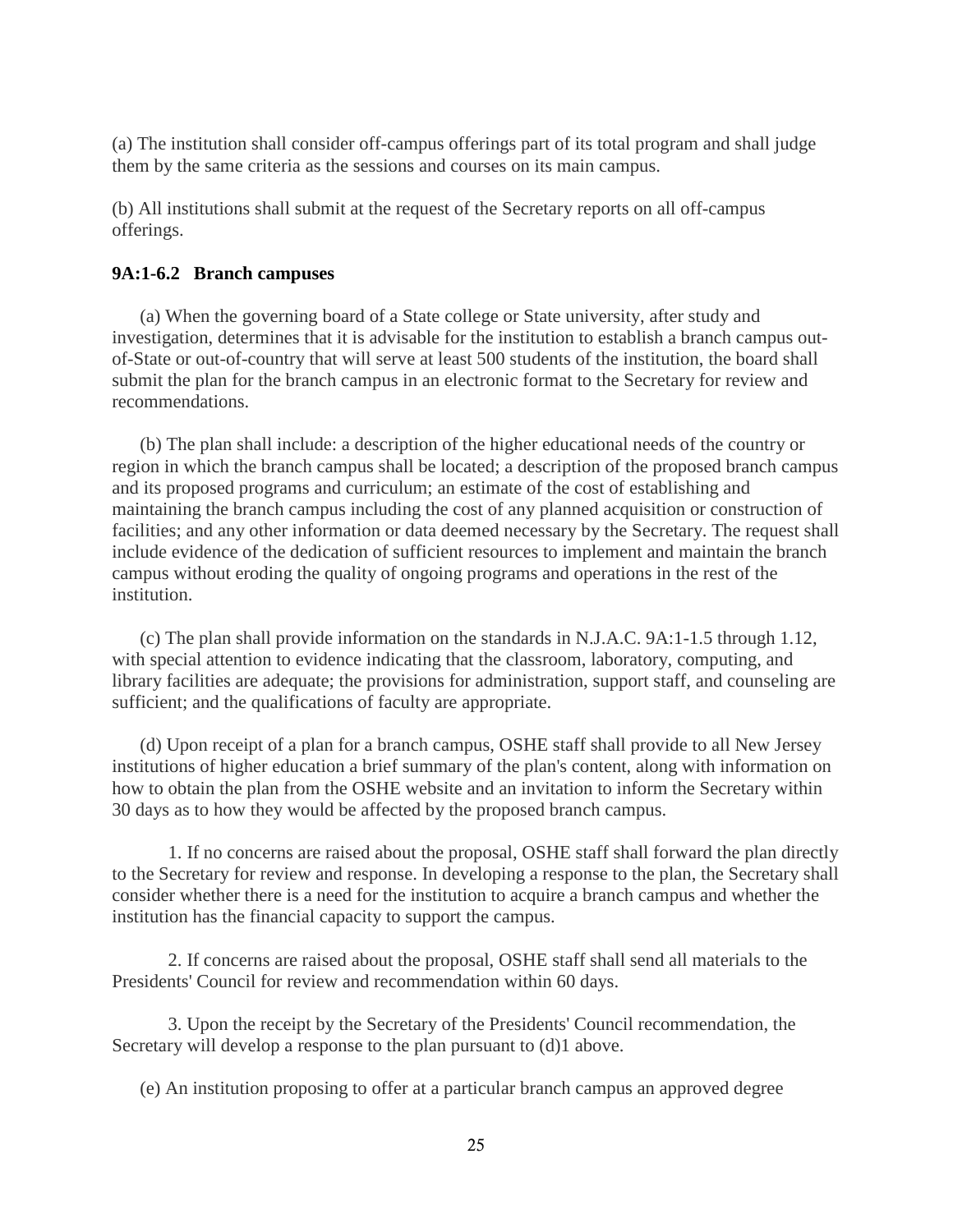program not previously offered there shall inform the Secretary of that offering.

(f) An institution proposing to offer at a branch campus a degree program not previously offered at the main campus shall submit that program for Presidents' Council review, as required for any new program.

(g) An institution closing a branch campus shall inform the Secretary before the closure.

# **9A:1-6.3 Noncollegiate organizations**

(a) Off-campus sites at which an institution offers college credit-bearing courses in conjunction with or under contract with a noncollegiate organization shall first be approved by the institution's governing board or its designee. The institution shall adhere to the following standards:

1. The college may grant credit only at the level and only in those areas for which it has degree programs. For example, a college may not award graduate credit if it does not award graduate degrees, nor may it offer graduate courses in a field (for example, psychology) if such offerings are not acceptable in an authorized graduate degree program at that college;

2. The credentials of instructors used by the contracting agency shall be reviewed and approved by the appropriate faculty of the college;

3. The courses shall be clearly and publicly identified as belonging to the college; that is, both parties shall take appropriate steps to ensure that the public understands that the college assumes responsibility for the courses; and

4. No more than 25 percent of an academic degree program shall be satisfied through such courses, except in the case of arrangements between colleges and hospital-based programs in the health professions in which the clinical component of the program is provided by the hospital school. All course requirements, with respect to student attendance, amount of class time, amount of outside work, standards for performance, and prerequisites, shall be the same as for courses offered on campus.

# **SUBCHAPTER 7. DISTANCE LEARNING**

## **9A:1-7.1 Standards for New Jersey institutions**

(a) An institution's distance learning offerings shall be clearly defined and related to the institution's mission and shall be consistent with the goals and objectives of the institution.

(b) The institution's policies and objectives associated with distance learning and blended (or hybrid) learning offerings shall be consistent with those established for other educational delivery modes and shall comply with the standards set forth in N.J.A.C. 9A:1-2.

(c) The institution's catalog and promotional materials shall indicate the maximum time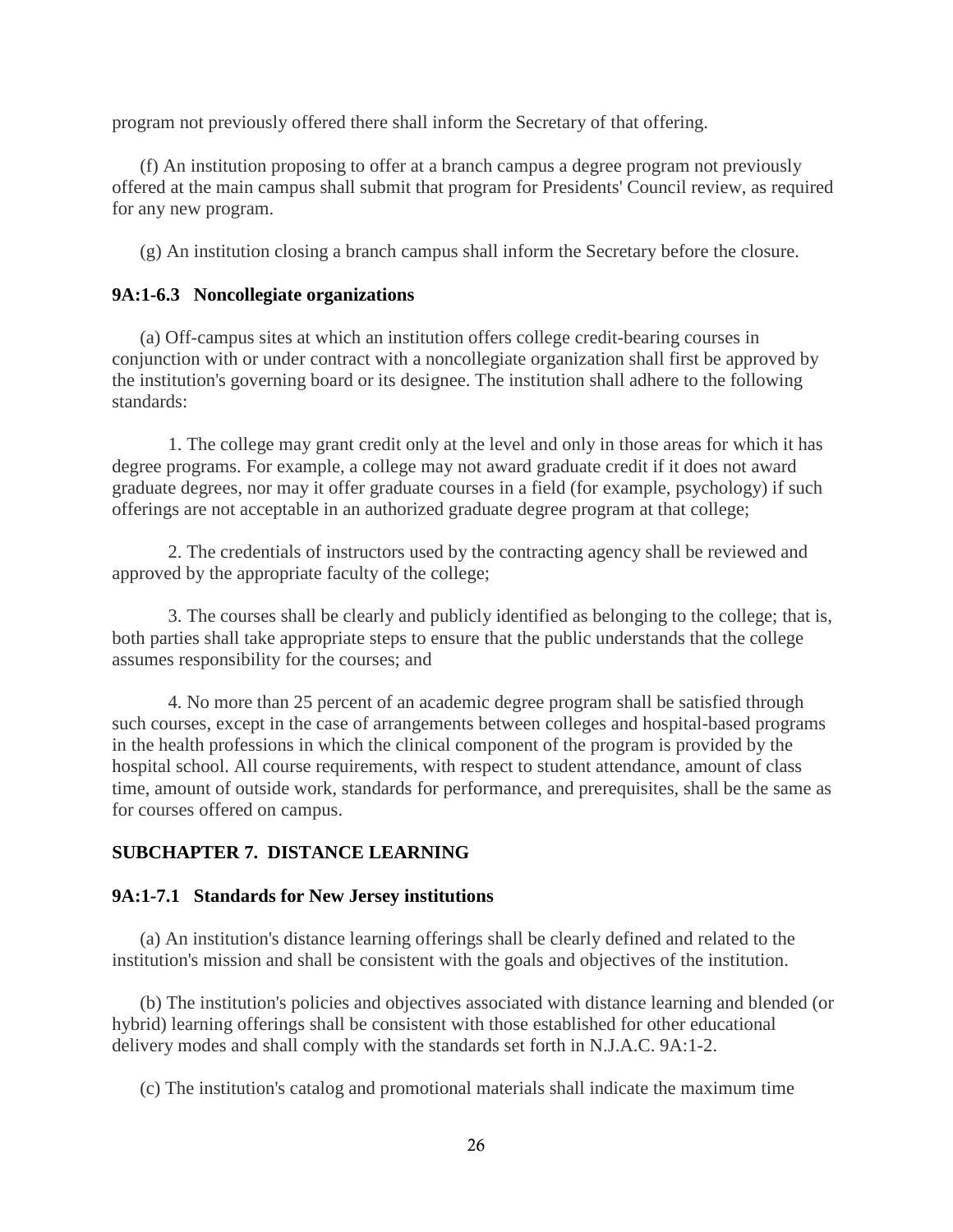permitted for the completion of each course and program offered through distance learning. Any difference between on-campus and distance learning tuition and fee charges shall be clearly indicated.

(d) The institution shall provide students with complete and timely information regarding course and degree requirements, nature of faculty/student interaction, assumptions about technological competence and skills, technical equipment requirements, availability of academic support services, financial aid resources, and costs and payment policies.

(e) Faculty and academic professionals involved in distance learning and blended (or hybrid) learning shall have an understanding of distance education, its special characteristics, and the needs of distance learners.

(f) Each institution shall address issues related to ownership and intellectual property derived from the creation and production of software, telecourses, or other electronically offered programs.

(g) Individuals outside the traditional campus community who act in capacities such as tutors or proctor for students enrolled in distance learning and blended (or hybrid) learning shall be approved by the institution offering the course/program.

# **9A:1-7.2 Granting degrees for programs provided collaboratively**

In the case of collaborative distance learning and blended (or hybrid) learning degree programs, it is the responsibility of the institutions offering the programs to determine which institution(s) will grant the degree.

## **9A:1-7.3 Counting students enrolled in multiple institutions**

Students who are taking coursework at more than one institution shall be counted by each institution based on a full-time equivalent standard unless a consortial agreement exists either between or among the institutions regarding which will count the students for enrollment purposes.

## **9A:1-7.4 Program review and approval for New Jersey institutions**

(a) As is currently the practice with traditionally offered programs, if a licensed New Jersey institution wishes to offer a new academic degree program through distance learning, the program shall be subject to review by the Presidents' Council.

(b) Distance learning degree programs offered at newly established off-campus sites shall be subject to any review or approval that is required for all programs at such off-campus sites; see N.J.A.C. 9A:1-6.

(c) Approval by the Secretary for distance learning programs offered by licensed New Jersey institutions shall be required only if programs are referred to the Secretary by the Presidents'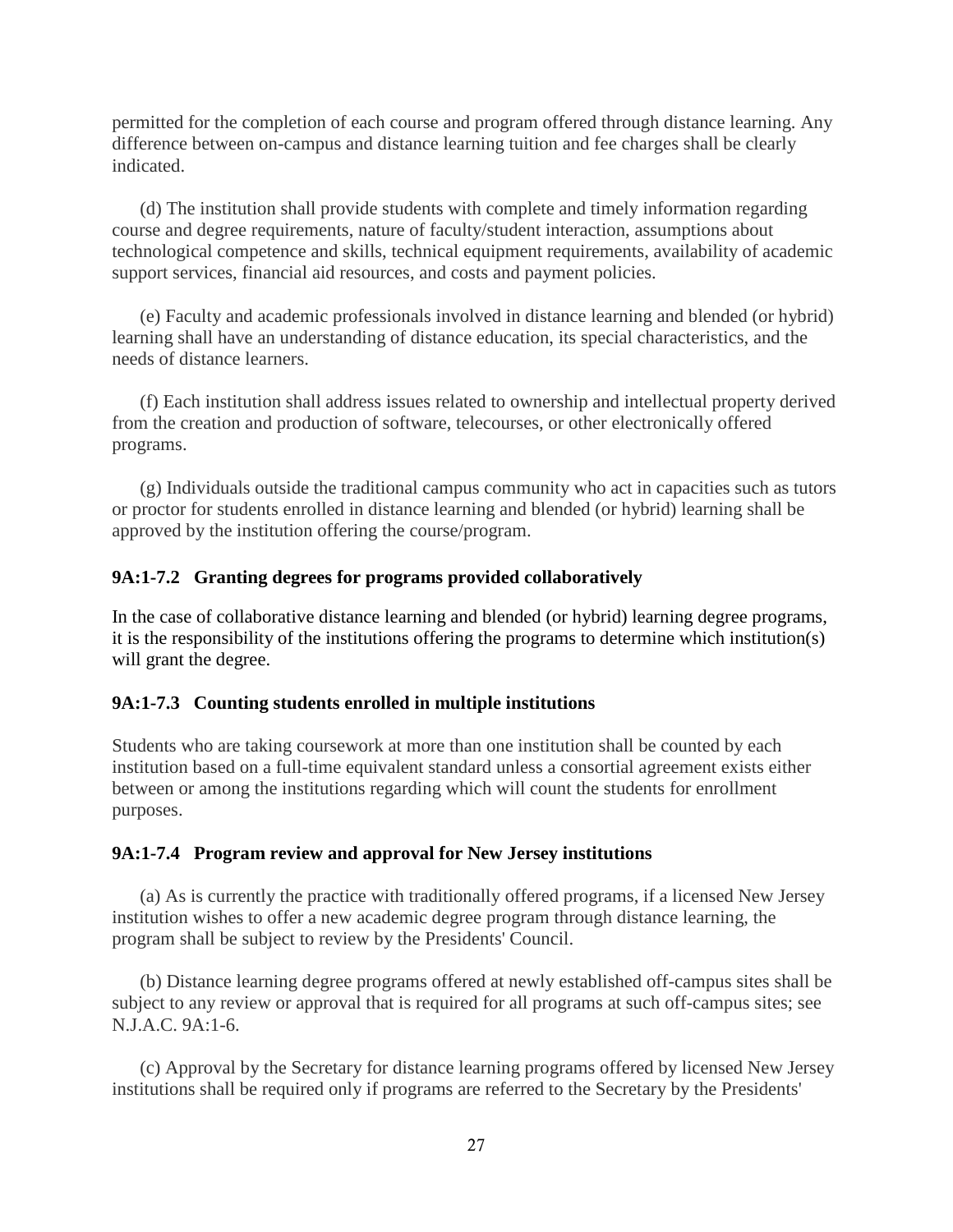Council for consideration due to an institution's changing or exceeding its programmatic mission or due to excessive program cost or unnecessary duplication.

# **9A:1-7.5 Approval for out-of-State institutions**

(a) Out-of-State institutions (see N.J.A.C. 9A:1-5) that wish to offer college credit-bearing distance learning with a physical presence in New Jersey must first be licensed by the Secretary, with advice from the Presidents' Council, to offer specific courses or degree programs.

(b) Out-of-State institutions that wish to offer New Jersey residents no other programs, except for college credit-bearing distance learning with no physical presence in New Jersey**,** are not required to seek licensure from the Secretary.

(c) If a degree program offered by an out-of-State institution requires a supervised component, such as an internship, fellowship, or apprenticeship, for a certain degree, such a component, if conducted in New Jersey, will not be considered to constitute a physical presence, so long as the following two criteria are met:

1. The student-supervisor relationship is conducted on a one-to-one basis (for example, no group review sessions or other gatherings); and

2. The supervisor is not a permanent employee of the out-of-State institution.

# **SUBCHAPTER 8. FRAUDULENT ACADEMIC DEGREES**

## **9A:1-8.1 Protected degree designations for earned degrees**

(a) No person shall use or append to his or her name any academic degree designation, letters, derivatives thereof, or other designations as evidence of having earned an academic degree unless a duly authorized institution of higher education as defined in Section 3 of P.L.1986, c.87 (N.J.S.A. 18A:3-15.3) conferred the degree.

1. In states without a licensing requirement for institutions of higher education, a duly authorized institution of higher education is one that is regionally accredited or accredited by the appropriate accrediting body recognized by the U.S. Secretary of Education or one that is seeking such accreditation.

2. Regarding institutions located outside of the U.S. or its possessions, a duly authorized institution of higher education is one that is recognized by the appropriate body in the particular country provided that the institution's requirements for awarding degrees are generally equivalent to those accepted in the U.S. by an accrediting body recognized by the U.S. Secretary of Education.

## **9A:1-8.2 Honorary degrees**